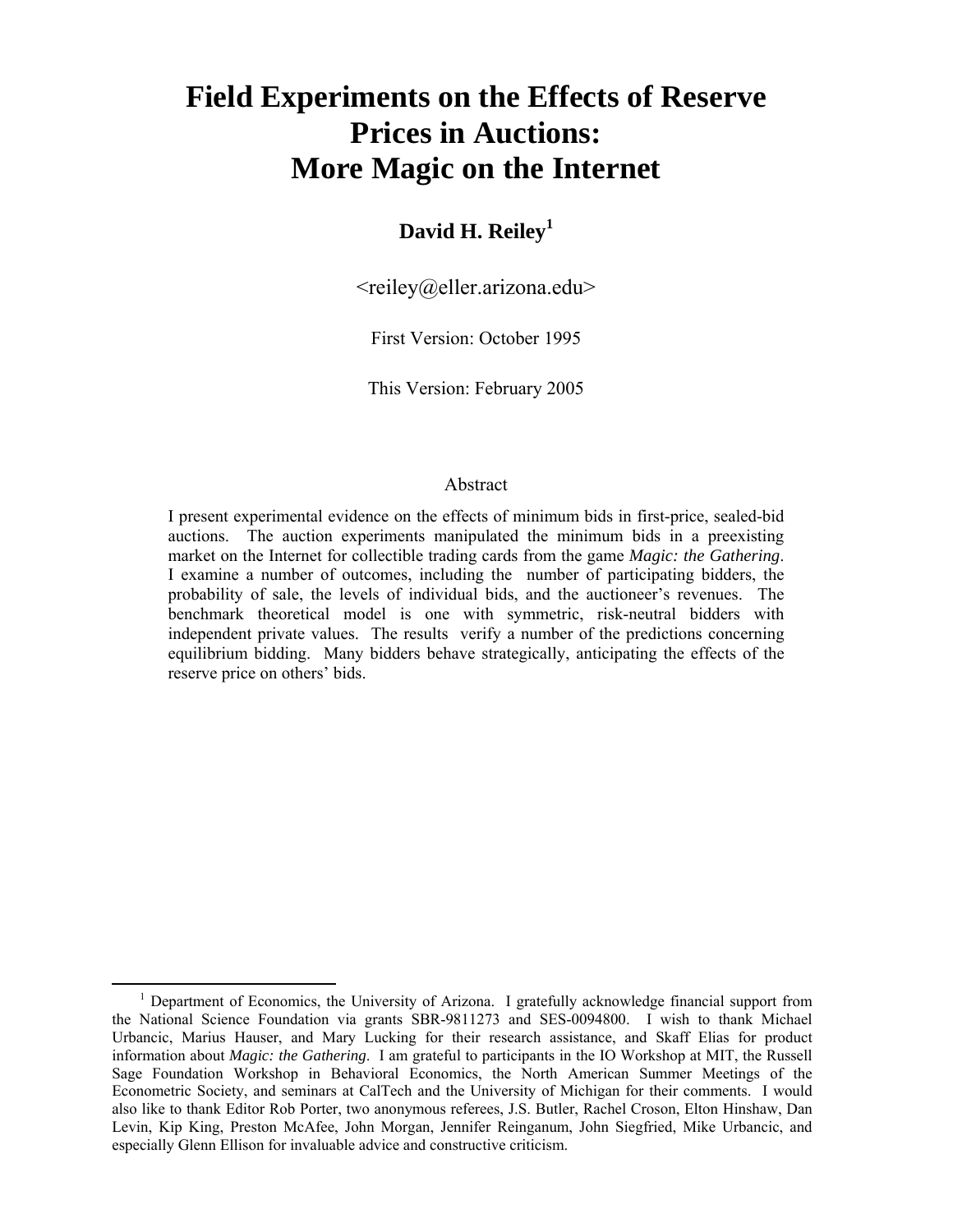## **1 Introduction**

 $\overline{a}$ 

There has been considerable theoretical work on the effects of minimum bids (or reserve prices) in auctions, but little empirical work. This paper represents an attempt to fill this gap. I report experimental tests of the theory of reserve prices in first-price, sealed-bid auctions, using field experiments in a preexisting market. The experimental data verify the predictions of the theoretical model developed by Vickrey (1961) and extended by Riley and Samuelson (1981). In particular, bidders exhibit sophisticated strategic reactions to changes in reserve prices, as predicted by the theory. In addition, I present empirical results on the relationship between mean revenues and the minimum-bid level.

Empirical studies of auctions can be divided into laboratory experiments and field-data studies. Dozens of laboratory experiments have tested different predictions of auction theory (Kagel (1995)). Empirical work using field data, is more limited in testing theory, because of data restrictions (Hendricks and Paarsch (1995)). My methodology is a hybrid of the laboratory and traditional field research; hence the term "field experiment." In Lucking-Reiley (1999), I used a similar methodology to test revenue equivalence of auction formats.

Neither laboratory nor field studies have focused much attention on the levels of reserve prices.<sup>2</sup> A few studies of eBay auctions, such Bajari and Hortacsu (2003), include the effects of minimum-bid levels in their regression results, but this is not the main focus of their work. By systematically varying reserve-price levels, I confirm several predictions of auction theory: increasing the reserve price decreases the number of bids received and the probability of selling the good, and increases revenue for goods which are actually sold. Perhaps most interesting is the result that that bidders react strategically to the existence of reserve prices, as predicted by

<sup>&</sup>lt;sup>2</sup> McAfee, Quan, and Vincent (2002) and Paarsch (1997) are primarily concerned with reserve prices, and both contain empirical work (on real estate auctions and timber auctions). Both make normative predictions, using data on auction outcomes in order to predict optimal reserve prices for the auctioneer. In contrast, I investigate a positive question: do reserve prices result in the effects predicted by theory?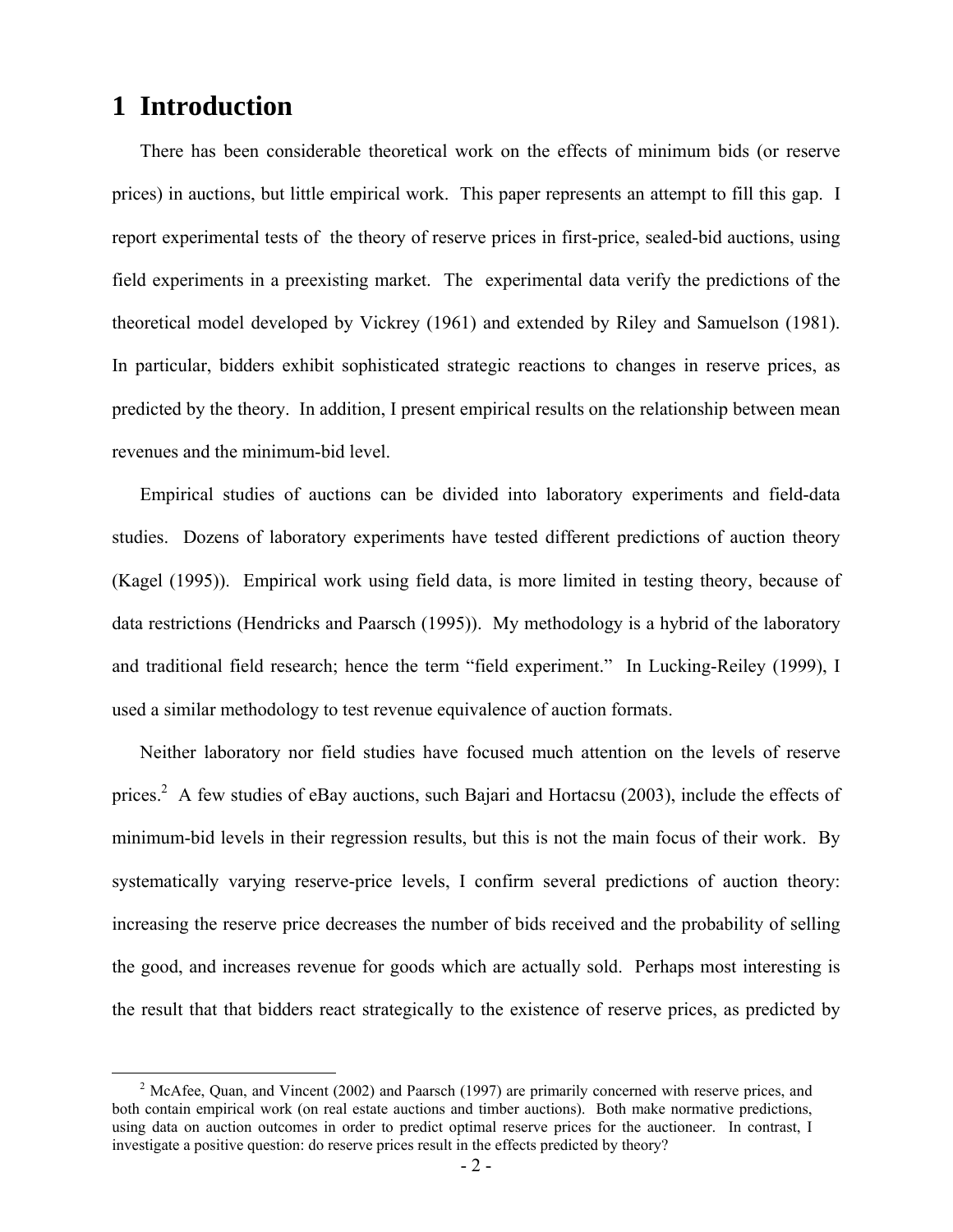Bayesian Nash equilibrium theory.

The paper is organized as follows. Section 2 reviews the testable implications of the effects of reserve prices in auctions, based mainly on Riley and Samuelson (1981). Section 3 describes the history and institutional details of the marketplace for collectible trading cards, where these field experiments took place. Section 4 describes the two experimental designs used in this study, along with a demographic description of the experimental subjects. Section 5 describes the results of the experiments, and the paper concludes with a brief summary and suggestions for future research.

## **2 Theoretical Background**

<u>.</u>

There is a large theoretical literature on reserve prices in auctions (Wilson (1992) and McAfee and McMillan (1987a)), but little of it focuses on testable predictions. In this section, I review the testable implications of the earliest and simplest model of auctions, due to Vickrey (1961), which assumes independent private values  $(IPV)^3$  and an exogenous number of bidders.<sup>4</sup> I do this because of the simplicity of the model, for which the implications of reserve prices were first considered in detail by Riley and Samuelson (1981). Although more general models are available, I focus on this classic model as a first step in the empirical investigation of the effects of reserve prices, to examine the basic model's predictive power. It is an open question whether more complicated models perform better in some circumstances.

In the model of Riley and Samuelson (1981), the effects of reserve prices are relatively straightforward. Setting an optimal reserve price allows the auctioneer to extract a bit of

<sup>&</sup>lt;sup>3</sup> Many recent theories of auctions have focused on the affiliated-values model proposed by Milgrom and Weber (1982), where individuals' values for the good may be privately uncertain, with signals of uncertain value that are correlated among bidders. For a theory of reserve prices in an auction with affiliated values, see Levin and Smith (1996).

<sup>&</sup>lt;sup>4</sup> Samuelson (1985), Levin and Smith (1996), and McAfee, Quan, and Vincent (2002) present models of auctioneers' reserve prices in auctions with an endogenous number of bidders. In such models, bidding is costly, and therefore bidders must decide whether or not to participate. Reiley (2005) uses experimental data to examine such models.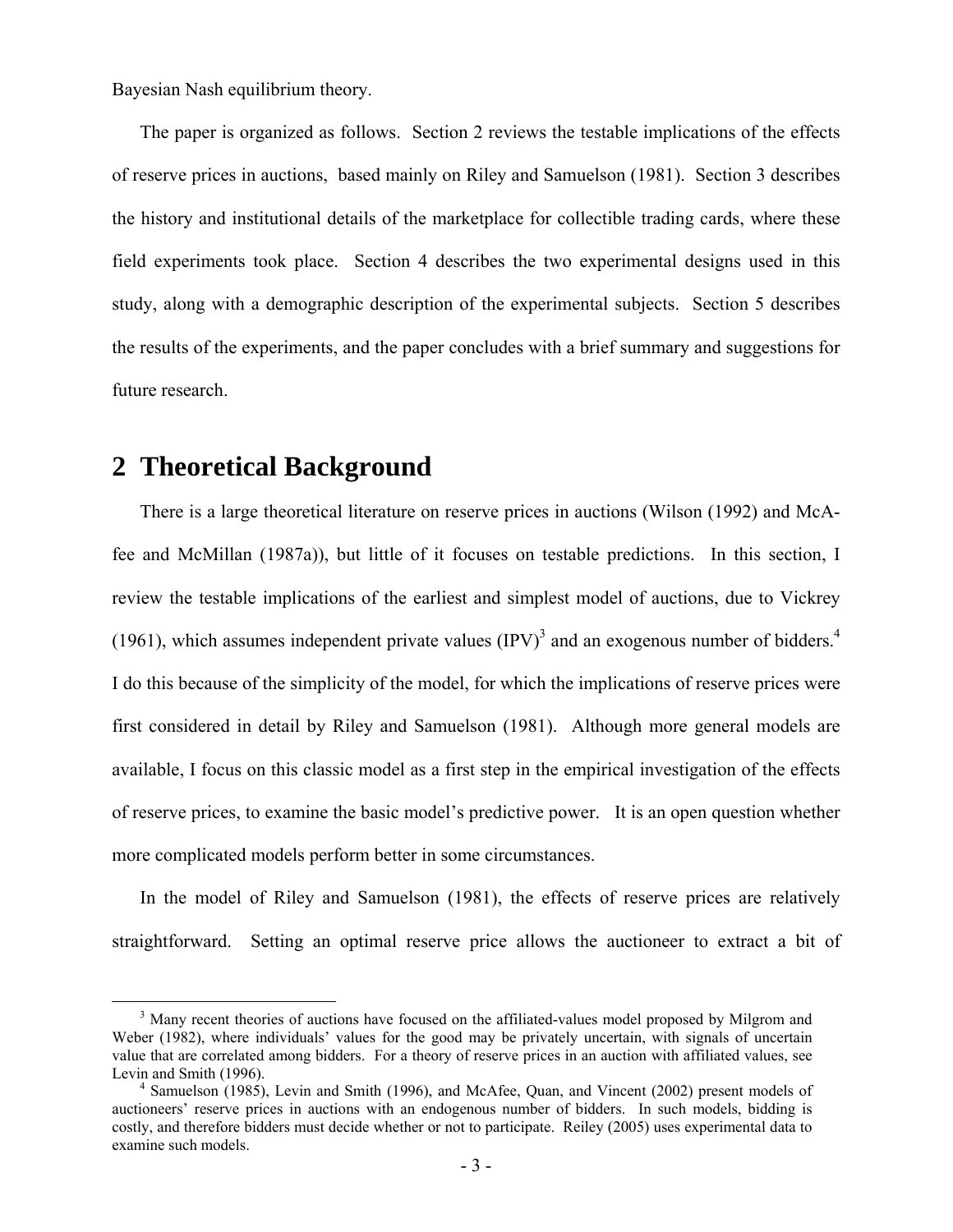additional profit from the highest bidder, above and beyond the profits that would result merely from competition between bidders. In effect, a minimum bid represents a take-it-or-leave-it offer from the auctioneer to the highest bidder.<sup>5</sup>

 If *N* bidders' valuations are drawn independently from a distribution function with CDF  $F(v)$ , and if the auctioneer holds a first-price, sealed-bid auction with reserve price *r*, then the symmetric Bayesian Nash equilibrium to the bidding game involves each bidder submitting a bid according to the following bid function:

$$
b(v;r) = \begin{cases} v - \frac{1}{F(v)^{N-1}} \int_r^v F(u)^{N-1} du, & v \ge r \\ 0, & v < r \end{cases}
$$
 (1)

We can also consider the impact of the reserve price  $r$  on the auctioneer's revenue.<sup>6</sup> The expected revenue  $R(r)$  to the auctioneer is equal to the expected bid of the bidder with the highest valuation for the good, if there is at least one bid. Riley and Samuelson (1981) derived the following expression for this quantity:

$$
R(r) = \int_{r}^{\infty} b(v; r) \cdot N \cdot F(v)^{N-1} f(v) dv = N \cdot \int_{r}^{\infty} [vF'(v) + F(v) - 1] F(v)^{N-1} dv \tag{2}
$$

For example, suppose that bidders' valuations are distributed according to a uniform distribution on [0,1]. Then the bid function is:

$$
b(v;r) = \begin{cases} \frac{N-1}{N}v + \frac{r^N}{Nv^{N-1}}, & v \ge r \\ 0, & v < r \end{cases}
$$
 (3)

With zero reserve, the bid function is linear with slope equal to *(N-1)/N*. With reserve price *r*   $> 0$ , a bidder submits no bid unless his value *v* exceeds *r*, in which case his bid is again

 $rac{1}{5}$  $<sup>5</sup>$  The auctioneer may instead use an implicit, or secret, reserve price. The highest bidder still wins the item</sup> only if he exceeds the amount of the reserve, though he does not know in advance what this reserve price is. 6

I focus on revenues instead of auctioneer *profits* , which are identical to revenues only if the auctioneer has zero salvage value for the goods. I focus instead on revenues because of their easy measurability. Computing expected profits requires an estimate of my salvage value for the goods, which is necessarily arbitrary.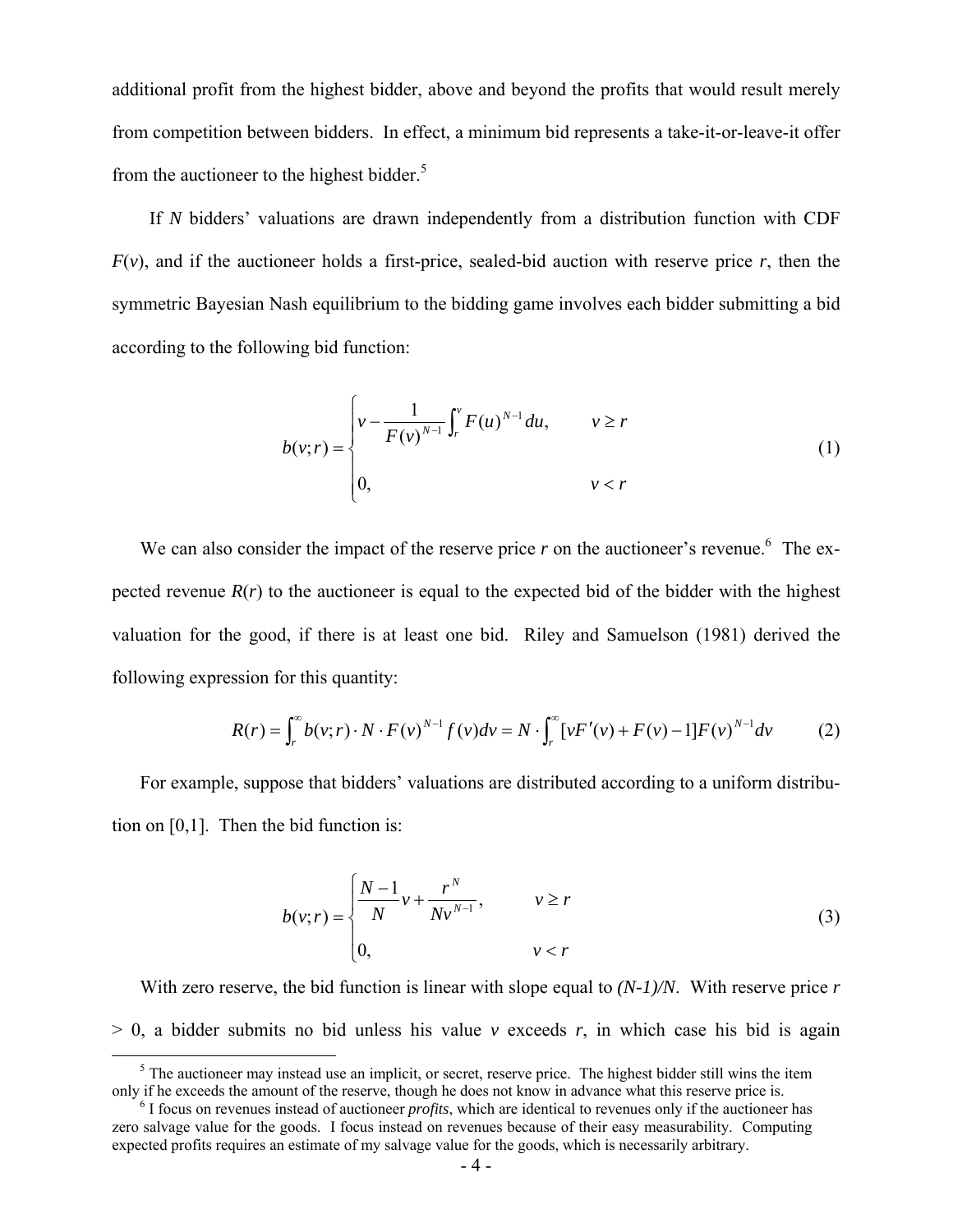increasing in the number of bidders. Furthermore, this bid lies above the zero-reserve bid function for all valuations  $v \ge r$ .

The auctioneer's expected revenue, from equation 2, is given by:

$$
R(r) = \frac{N-1}{N+1} + \left(1 - \frac{2N}{N+1}r\right)r^N
$$
\n(4)

The optimal reserve price  $r = 0.5$  is independent of the number of bidders.<sup>7</sup> The gains to setting an optimal reserve price become very small as *N* increases. For example, an increase in the reserve price from zero to its optimal value, increases revenue by 25 percent when  $N = 2$ , but only by 0.78 percent when  $N = 5$ . For larger *N*, competition between bidders creates high rents for the auctioneer, which begins to swamp the revenue effect of the reserve price.

The most basic general predictions are that increasing the reserve price should (1) reduce the number of bidders who submit bids, by screening out those bidders with low valuations, (2) reduce the probability of the good's being sold, and (3) increase the revenue earned on a good, conditional on its being sold. A fourth, more subtle prediction depends on the presence of strategic behavior by bidders: that  $b(v; r + \Delta r) > b(v; r)$  for all  $v > r + \Delta r$ , or that an increase in the reserve price will cause a strict increase in the bid for a given bidder. From 1,  $[\partial b / \partial r = [F(r) / F(v)]^{N-1} > 0$  for all  $v > r$ . In Bayesian Nash equilibrium a bidder realizes that an increase in the reserve price will increase the bids of the other bidders who choose to remain in the auction, and therefore will increase his own optimal bid level as well. Finally, we might expect the revenue curve to be more steeply sloped above the optimal reserve than below, as

$$
\frac{dR}{dr} = N \cdot F(r)^{N-1} \Big[ 1 - F(r) - r \cdot f(r) \Big].
$$

<sup>&</sup>lt;sup>7</sup> The fact that the optimal reserve level is independent of the number of bidders turns out to be a general result of the IPV model, for any value distribution *F*(*v*), as proven by Riley and Samuelson (1981). The result follows directly from differentiating equation 2 with respect to *r*, using Leibniz' rule:

Setting this expression equal to zero yields an expression for the optimal reserve price that is independent of the number of bidders. This may or may not be a global optimum, depending on the distribution of values *F(v)*. The revenue curve has a unique optimum if and only if the equation  $vF'(v) + F(v) - 1 = 0$  has only one root. This is satisfied for any distribution with a monotone hazard rate, which is a condition often assumed for convenience by theorists.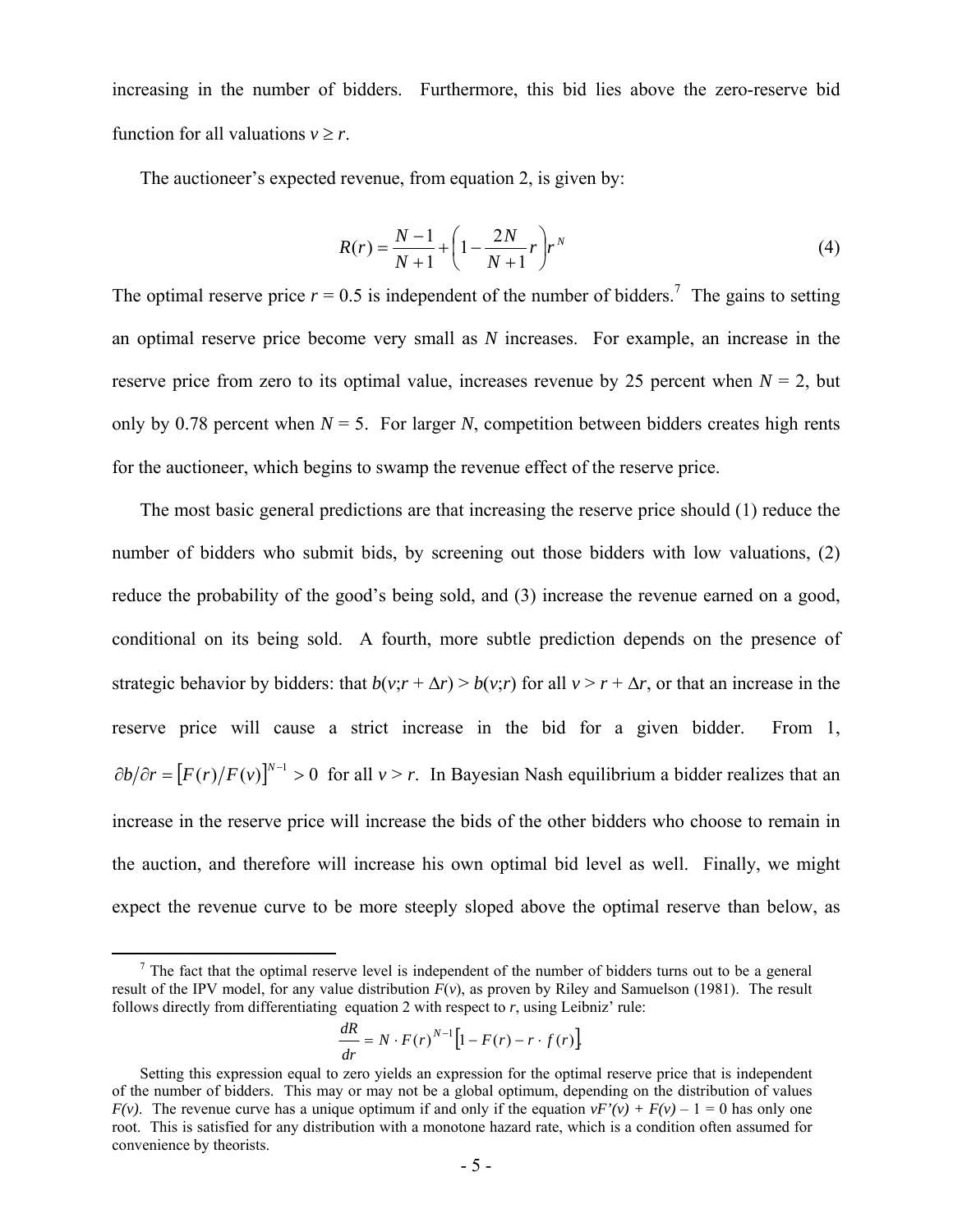expected revenues fall off with the reduced probability of sale.

### **3 Institutional Background**

This paper uses data collected from field experiments with online auctions for cards from the game *Magic: the Gathering*.<sup>8</sup> Introduced in 1993, the game of Magic casts players as dueling wizards, whose individual decks of cards represent their libraries of magic spells. Successive editions of the game introduced over a thousand new card types, some more rare than others, sold in random assortments. Players and collectors developed various trading mechanisms for obtaining desired cards from each other, the most interesting of which took place on the Internet. Although the World Wide Web was not yet in common use at the time, a number of auctions and other trades took place via a text-based newsgroup devoted to discussions of the game. As this newsgroup became overwhelmed by auctions and other offers to trade, a second newsgroup was created exclusively as a marketplace.<sup>9</sup> The marketplace became one of the highest-volume discussion groups on the Internet, with over 6,000 messages a week, during the period of this study. $10$ 

In my analysis, I make use of a list of reference prices known as the Cloister price list.<sup>11</sup> A trader named Cloister Bell wrote a program to search the marketplace newsgroup for each instance of each card name (with some tolerance for misspellings) and gather data on the prices posted next to each card name in the newsgroup messages. It then computed trimmed means, standard deviations, quantiles, and so on, and automatically posted these data on the Internet for public view. The Cloister prices were recomputed each week, with archives of previous weeks made publicly available. Each card's price on the list represents the trimmed mean of hundreds (or thousands) of individual observations. Such observations may have come from auctions in

<sup>&</sup>lt;sup>8</sup> For additional details and further work on *Magic* auctions, see Lucking-Reiley (1999) and Reiley (2005).

<sup>&</sup>lt;sup>9</sup> The primary newsgroup was <rec.games.deckmaster>, while the newsgroup dedicated to trading was <rec.games.deckmaster.marketplace>, which was later renamed to <rec.games.trading-cards.marketplace>. 10 Source: *Top 40 Newsgroups in Order by Traffic Volume*, April 1995. 11 Black (1995).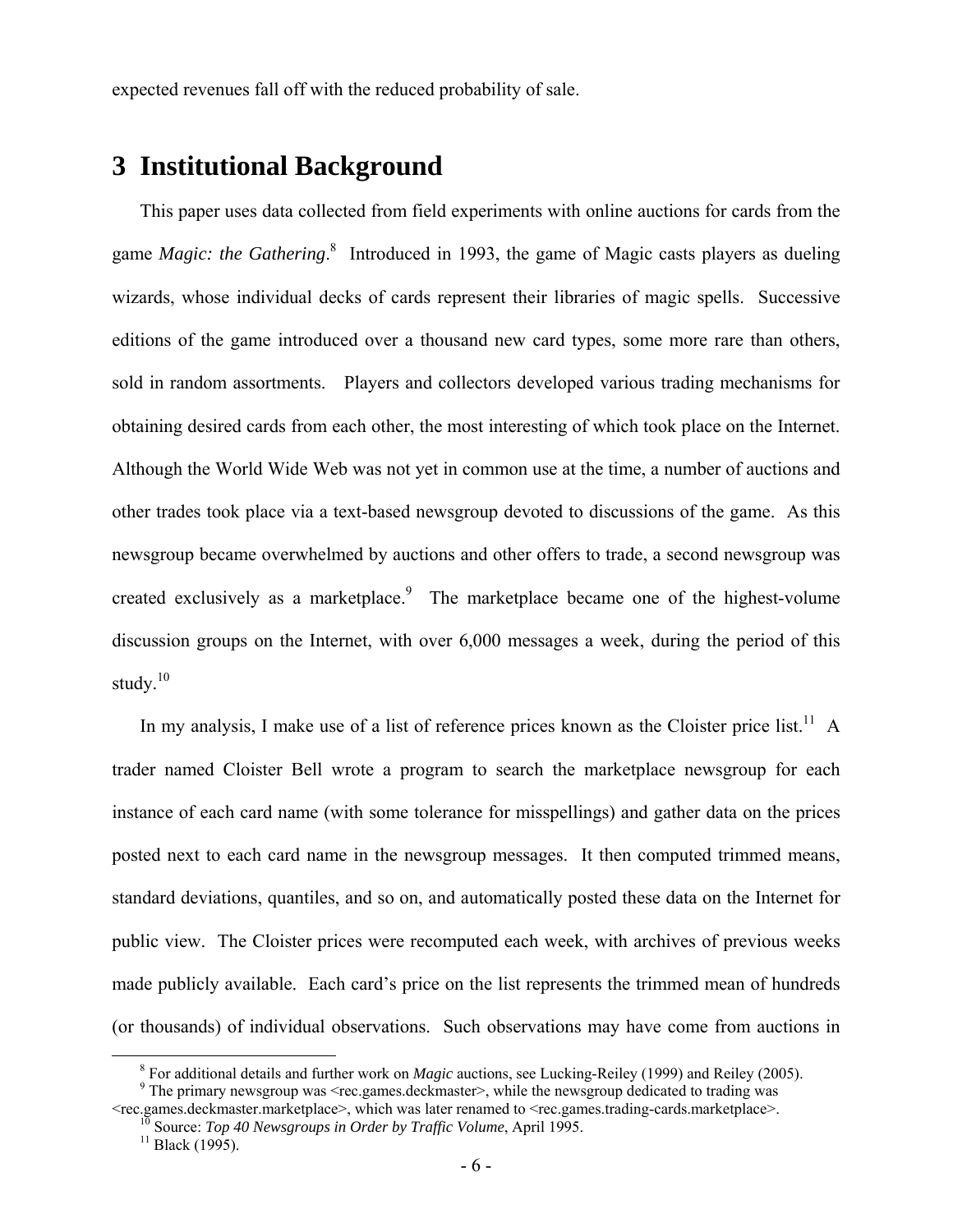progress (perhaps with low opening prices), from consummated trades, or from advertised prices too high to actually result in trades. Despite the variability of the underlying observations, a number of people found the trimmed-mean Cloister prices to be a reliable measure of card value: I frequently observed traders using the Cloister list as their standard price reference.<sup>12</sup>

Presaging the development of eBay and other online-auction Web sites, The email-based market for *Magic* cards presaged the amazing variety of ecommerce now accepted as commonplace and quotidian. At the time, the *Magic* card market also provided a novel means to run controlled experimental auctions in the field rather than in the laboratory.<sup>13</sup> Since in any given week there were dozens of auctioneers holding *Magic* auctions on the Internet, an experimenter could be a "small player" who did not significantly perturb the overall market.

One of the strengths of this study is the subject pool. The bidders in these experiments had diverse demographic backgrounds,<sup>14</sup> but shared an intense interest in the auctioned items, making them representative subjects for a test of auction theory. This research project used only limited-edition cards, whose relative scarcity it was thought would attract more buyer interest as well as fetch a higher and larger range of prices.

<sup>&</sup>lt;sup>12</sup> Scholars occasionally claim that the existence of potential resale value (as is the case with *Magic* cards) automatically implies that bidder valuations have a common-value (CV) component, rather than having independent private values (IPV). However, recent theoretical work by Haile (1999, 2003) demonstrates that resale opportunities do not automatically put auctions into the common-value category. Bidding strategies with resale can be essentially different from standard theories of auctions with either IPV or CV. Furthermore, the important strategic considerations with resale have to do with the resolution of uncertainty about the item's resale value after the initial auction, but in this market one might argue that resale market opportunities are relatively well known before bidding occurs. Finally, many of the bidders in Magic card auctions are primarily interested in the cards for their own use, rather than for resale. Cards are available for sale at a variety of sources, with considerable price dispersion across sellers. Because people have different access to information on card prices, and different values for the amount of time it takes to search for a bargain, we might realistically expect the effective valuation for the good, a "valuation net of search cost," to vary from bidder to bidder. For these reasons, the IPV model seems a plausible approximation to the truth, and certainly a good benchmark. <sup>13</sup> Of course, this also meant giving up some of the useful controls of the laboratory environment. For ex-

ample, I could not observe the bidders' valuations or ensure common knowledge of the number of bidders or the distribution of values. In a field experiment, one cannot verify many of the underlying assumptions of a theory; instead one checks whether the predictions of the theory hold true.

 $t<sup>14</sup>$  For more detailed demographic information about the bidders, see Reiley (1996), available on request. The bidders, from all over the United States and several foreign countries, included college students, professional engineers, government employees, and military personnel.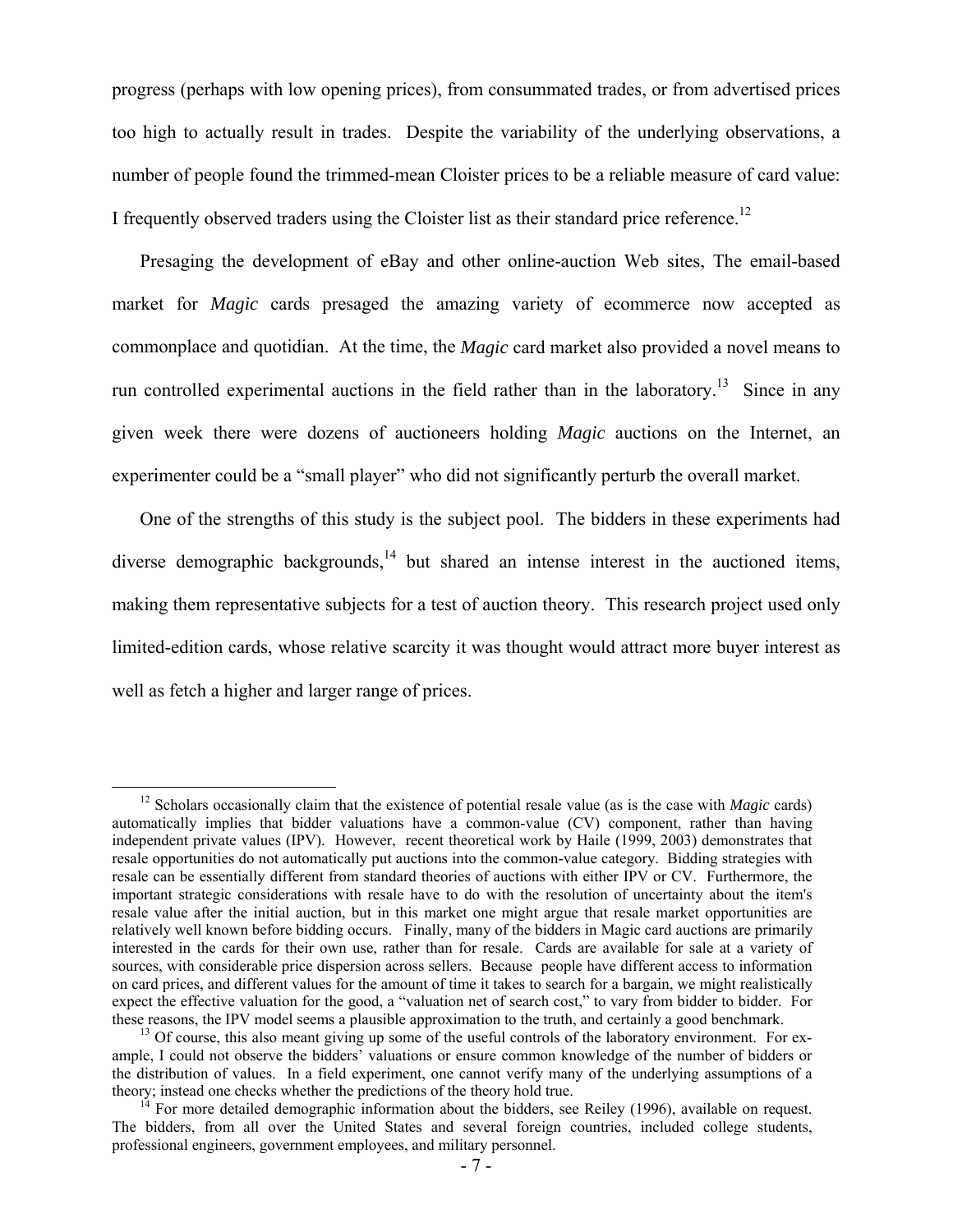### **4 Experimental Procedure**

Two distinct experimental designs are used in this paper. The first examines the effects of a binary variable: whether or not minimum bids were used. By auctioning the same cards twice, once with and once without minimum bids, the design exploits within-card variation to find the effects of the treatment variable on bidding behavior. The second design investigates the effects of a continuous variable: the reserve price level (expressed as a fraction of the Cloister reference price). The across-card variation provides information that can be used to test predictions about the shape of the revenue curve  $R(r)$  as a function of the reserve price level.

#### **4.1 Within-Card Experiments**

 $\overline{a}$ 

 The first part of the data collection consisted of two pairs of auctions. Each of the four auctions was a sealed-bid, first-price auction of several dozen individual *Magic* cards.<sup>15</sup> This simultaneous auction of many different goods at once was the norm for *Magic* card auctions on the Internet, and therefore natural for the bidders.

Each auction lasted one week, from the time the auction was announced to the deadline by which all bids had to be received. I announced each auction to potential bidders via two channels. First, I posted three announcements to the appropriate Internet newsgroup. For each auction, I posted three newsgroup messages spaced evenly over the course of the auction. Second, I solicited some bidders directly via personal email messages. My mailing list for direct solicitation was comprised of people who had already demonstrated their interest by participation in previous Magic card auctions.

The paired-auction experiment proceeded as follows. First, I held a zero-minimum-bid auction for 86 different cards (one of each card in the Antiquities expansion set). The subject line of the announcement read "Reiley's Auction #4: ANTIQUITIES, 5 Cent Minimum, Free

<sup>&</sup>lt;sup>15</sup> A few of the auction items I denote as "cards" were actually groups of cards: either a sealed pack of outof-print cards, or a set of common cards bundled together.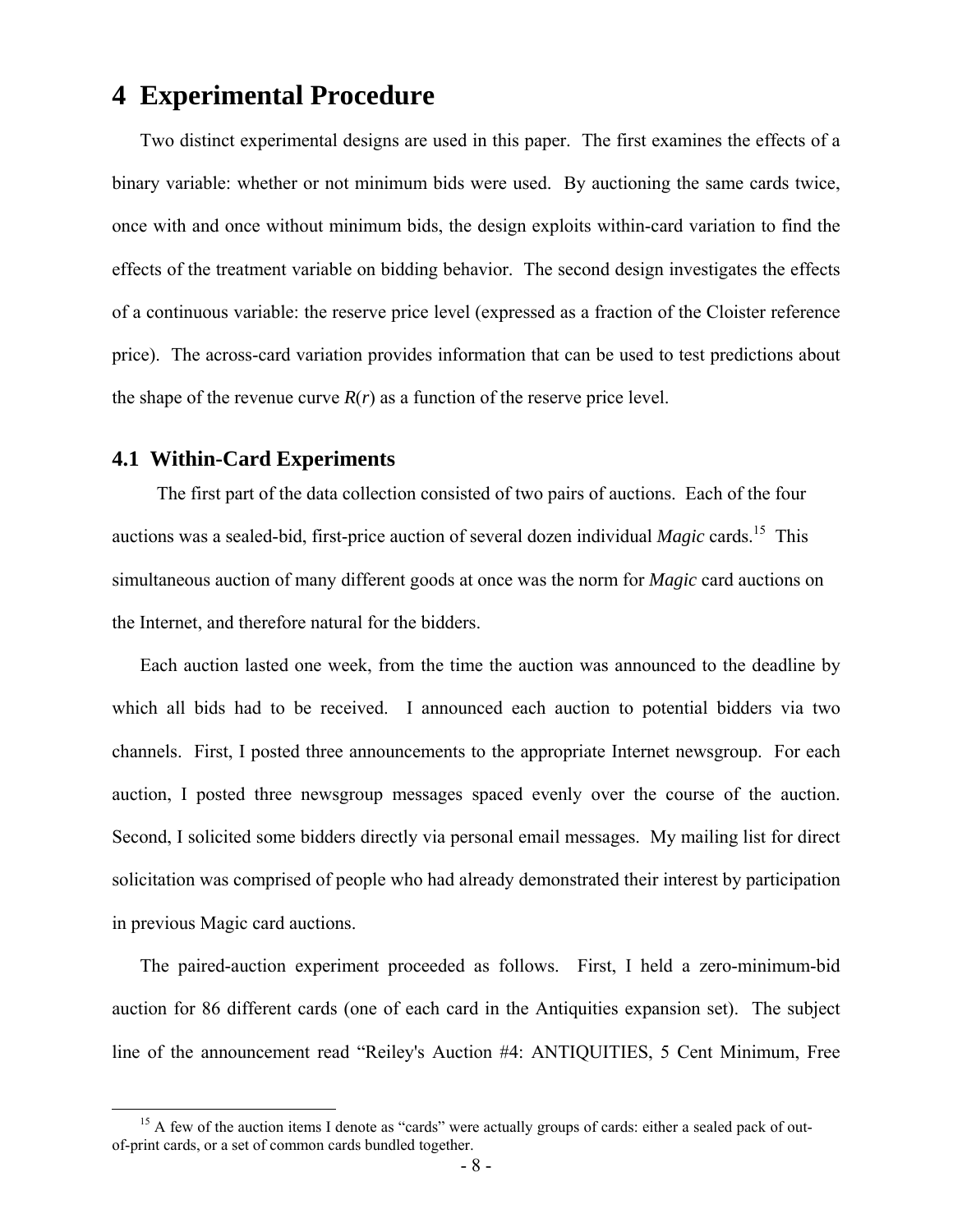Shipping!" so that potential bidders might be attracted by the unusually low (essentially zero) minimum bid per card.<sup>16</sup> After the one-week deadline for submitting bids had passed, I identified the highest bid on each card. To each bidder who had won one or more cards, I emailed a bill for the total amount owed.<sup>17</sup> After receiving a winner's payment via check or money order, I mailed them their cards.<sup>18</sup>

I also emailed a list of the winning bids to each bidder who had participated in the auction, whether or not they had won cards, as an attempt to maintain my reputation. I did not give the bidders any explicit information about the number of people who had participated in the auction, or the number who had received email invitations to participate.

One week after the end of the first auction, I ran the second auction in the paired experiment, this time with reasonably high minimum bid levels on each of the same 86 cards. The minimum bid levels for each card were set at 90 percent of the standard (trimmed-mean) Cloister price.

This contrast in minimum bid levels (zero versus 90 percent of the Cloister price list) was the key difference between the two auctions.<sup>19</sup> By keeping other conditions identical between the two auctions, I attempted to isolate the effects of minimum bids on potential bidders' behavior. One condition that could not be kept identical, unfortunately, was the time period during which the auction took place. Because the two auctions took place two weeks apart, there were

1

 $16$  A 5-cent minimum is effectively no minimum, since the auction rules required all bids to be in integer multiples of a nickel.

 $\alpha$  Although the standard practice in this marketplace is for auctioneers and other card sellers to charge buyers for postage and/or handling, I did not do so. I wanted bidders to bid independently, as much as possible, on each of the cards in which they were interested. Someone interested in one card might bid higher on a second card in the same auction than they would if the cards were auctioned independently, as incremental postage costs are lower if more than one card is acquired. In addition, some of the cards had low Cloister values, and I wanted to avoid having the card values be swamped by the cost of shipping. For example, if a bidder won a single card for 20 cents and then had to pay a fixed 50-cent shipping charge on top of that, the

 $^{18}$  A small number of winning bidders failed to pay. In all, I received payment for 90 percent of the cards sold, constituting 89 percent of the reported revenue in the within-card auctions. Almost all of the "deadbeat" bidders were those who won only a single card, and who explained that they had originally hoped to win more cards, and didn't feel it was worth it to complete the transaction. Out of 170 winning bidders in the eight auctions, only eight won multiple cards but failed to pay. Since none of the unpaid cards had high winning bids, I assume that all bids were made in good faith, and do not exclude any from the analysis.

 $19$  The only other differences between the two were that they ran during different seven-day periods, the subject line of announcement for the 90% Cloister minimum price auction omitted the phrase "5 Cent Minimum," and some changes were made to the advertising mailing list (see footnote 23).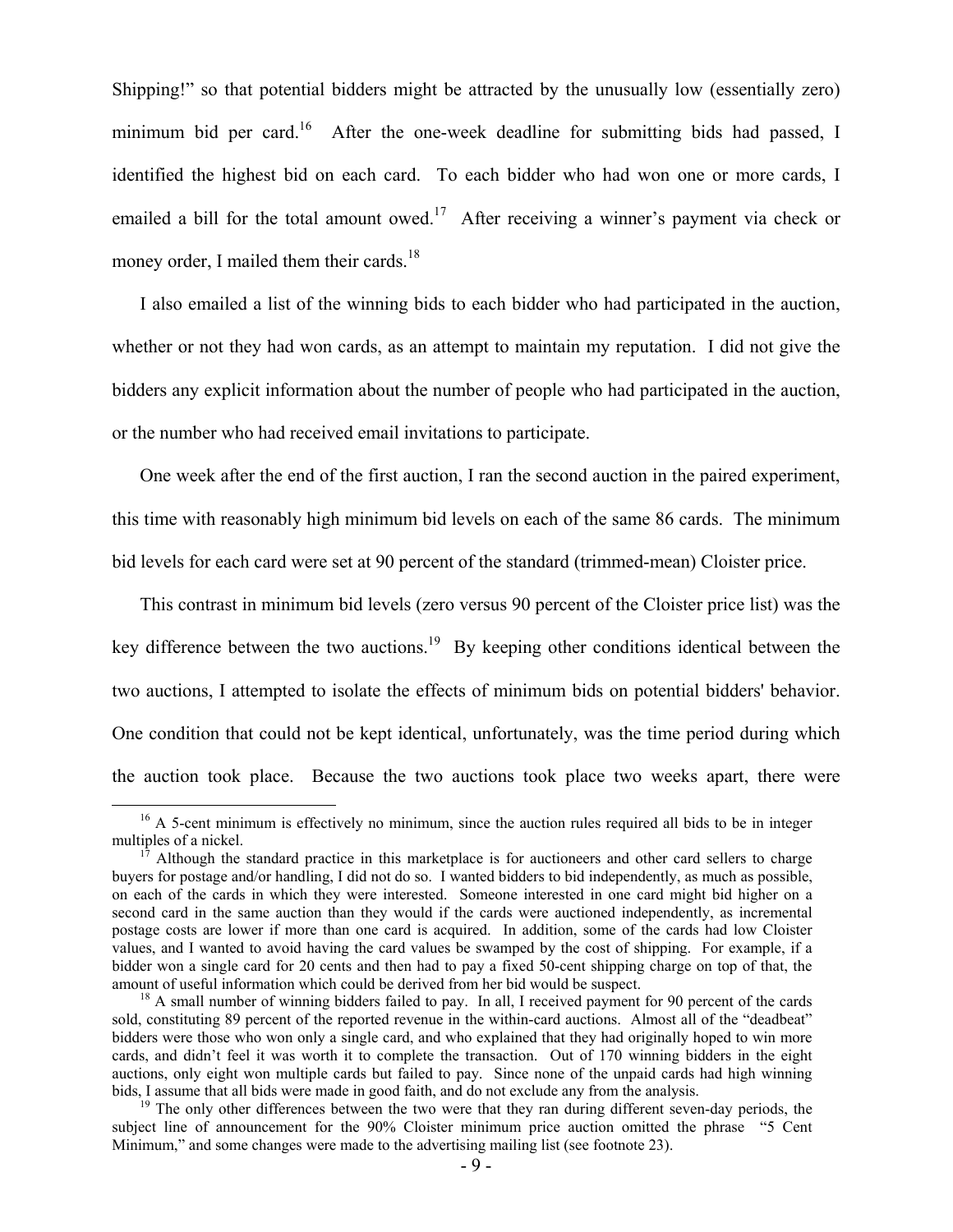potential differences between them that might have affected bidder behavior. First, the demands for the cards (or the supplies by other auctioneers) might have changed systematically over time, which is a realistic possibility in such a fast-changing market as this one.<sup>20</sup> Second, the results of the first auction may have affected the demand for the cards sold in the second auction.<sup>21</sup>

To control for temporal variations, I simultaneously ran the same experiment in reverse order, using a different sample of cards. This second pair of auctions each featured the 78 cards in the Arabian Nights expansion set, with minimum bids present in the first auction but absent in the second. Just as before, minimum bids were set at 90 percent of the Cloister market price level. The first auction in this pair began three days after the start of the first auction in the previous pair, so that the auctions in the two experiments overlapped.<sup>22</sup> I used a larger mailing list for my email announcement in this pair of auctions (232 people) than I had for the previous pair of auctions (50 people), with the first mailing list being a subset of the second mailing list.<sup>23</sup> Also, the Arabian Nights cards in the second pair (median reserve price \$8.36) were more valuable than the Antiquities cards used in the first pair (median reserve price \$4.41). Otherwise, all other conditions were identical between the two pairs of auctions.<sup>24</sup>

Table 1 reports the number of participating bidders, the number of bids received, and the

1

 $20$  For example, certain cards from the Arabian Nights expansion set increased in value by a factor of ten during their first year out of print. Cloister prices were stable during the month in which this experiment was conducted.  $21$  For example, suppose that a bidder is anxious to obtain a Guardian Beast card for her deck, and her

valuation is much higher than that of the other bidders. She may win the card in the first auction, and have no demand for that card in the second auction. If this is the case for most cards, the highest-value bidders are screened out in the first auction, and we might expect to see lower revenues in the second auction.<br><sup>22</sup> This timing was designed in part to make sure I had time to process bids and announce results in a timely

manner; two auctions ending the same day might have been more work than I could handle. In subsequent research, I have taken advantage of eBay to conduct more carefully controlled experiments, where treatment and control auctions start and end the same day. eBay also makes it easy to recruit sufficient bidders without having to maintain private mailing lists as I did here. See Katkar and Reiley (2004).

<sup>&</sup>lt;sup>23</sup> I added a large number of names to my mailing list when a new list of names became available to me; it was important to me (for both financial and experimental reasons) to maintain a large number of participating bidders. Many of the additions turned out not to be interested; they were subsequently dropped (see footnote 26). The number of invited bidders was not a variable of primary interest in this study. 24 A sample auction announcement is posted at:

http://uaeller.eller.arizona.edu/~reiley/papers/MoreMagicAuctionRules.pdf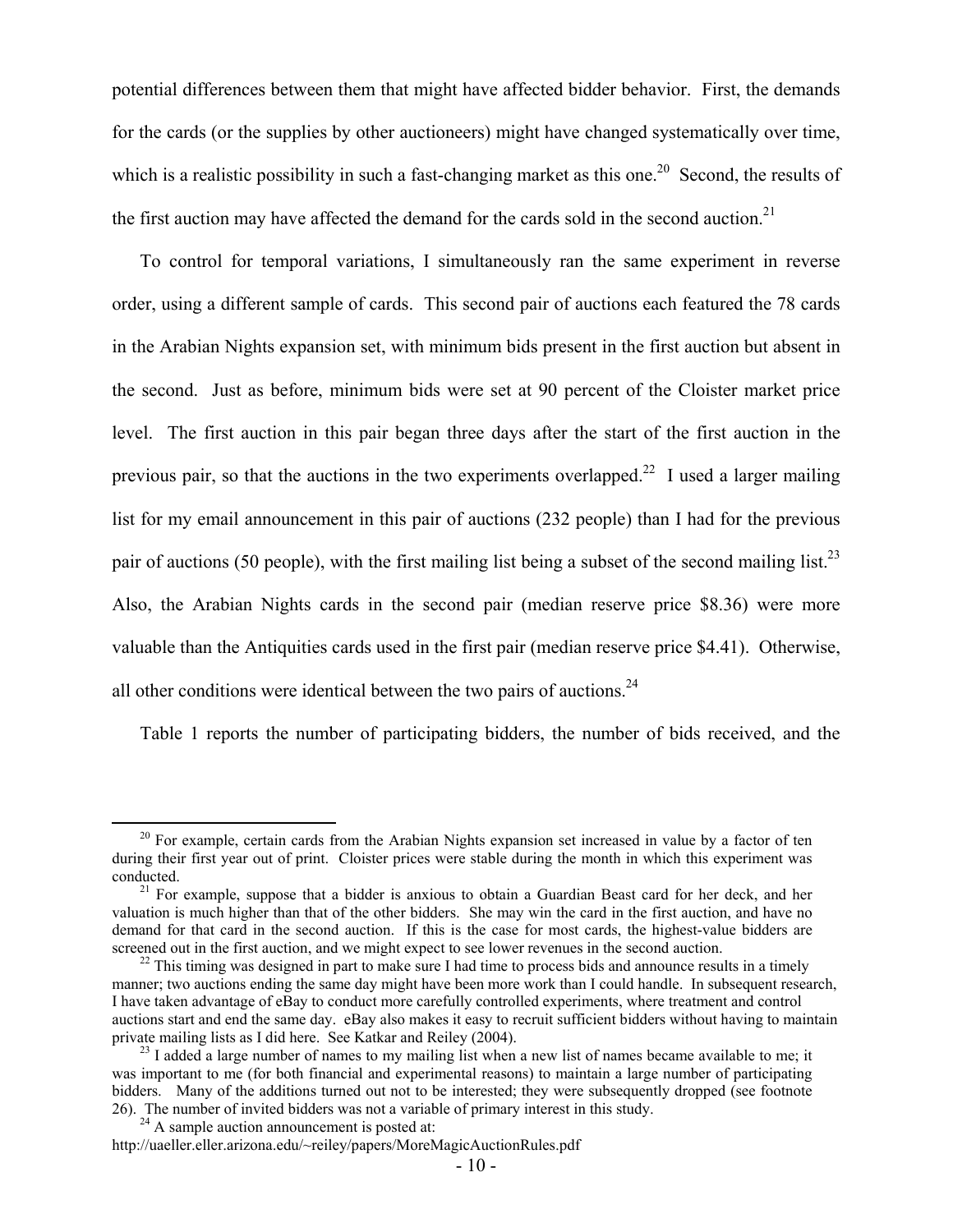total payments received from winning bidders for the four sets of auctions.<sup>25</sup> Note two key points. First, "real money" was involved in the auction transactions. Of the 73 different bills I sent to winning bidders over the course of the experiment, the median payment amount for each auction was between \$10 and \$24. A few individual payments exceeded \$100. Second, in each auction there are many winning bidders. The number of winning bidders in each auction ranges from 6 to 27, and the fraction of bidders who win at least one card is between 40 percent and 86 percent. In each auction, the median number of cards won by each winner is between 2 and 3.5, while the maximum number of cards won by a single bidder ranges from 12 to 26. Except in Auction AR, no winner won more than 29 percent of the cards sold in any single auction. (In Auction AR, only 7 people submitted bids, 6 of whom won at least one card, and 39 of the cards went unsold.) The biggest spender paid \$316.50 (or 41%) of the total revenue of \$774.75 in Auction BA, despite winning less than 15 percent of the cards - evidently, she was interested only in high-value cards.

In my statistical tests below, I will be assuming independence of observations across cards. This is a weakness of the analysis, because some bidders might be interested in winning groups of cards that they find to be complementary to each other for collecting or game play, but I have no way to measure such complementarities in bidder values. The best I can do is to note that no single bidder ever determines the winning prices for all cards in an auction.

#### **4.2 Between-Card Experiments**

 $\overline{a}$ 

A second set of experiments was designed to examine the effects of changes in the *level* of the reserve price, rather than merely changes in the *existence* of reserve prices. Four first-price, sealed-bid auctions took place, each with a one-week timeframe for the submission of bids. Each was a simultaneous auction of 99 different items, this time with no overlap of items

<sup>25</sup> Table 1 and the text refer to the auction sets by the following abbreviations: AA – *A*ntiquities (*A*bsolute), AR – *A*ntiquities (*R*eserve), BA – Ara*b*ian Nights (*A*bsolute), and BR – Ara*b*ian Nights (*R*eserve).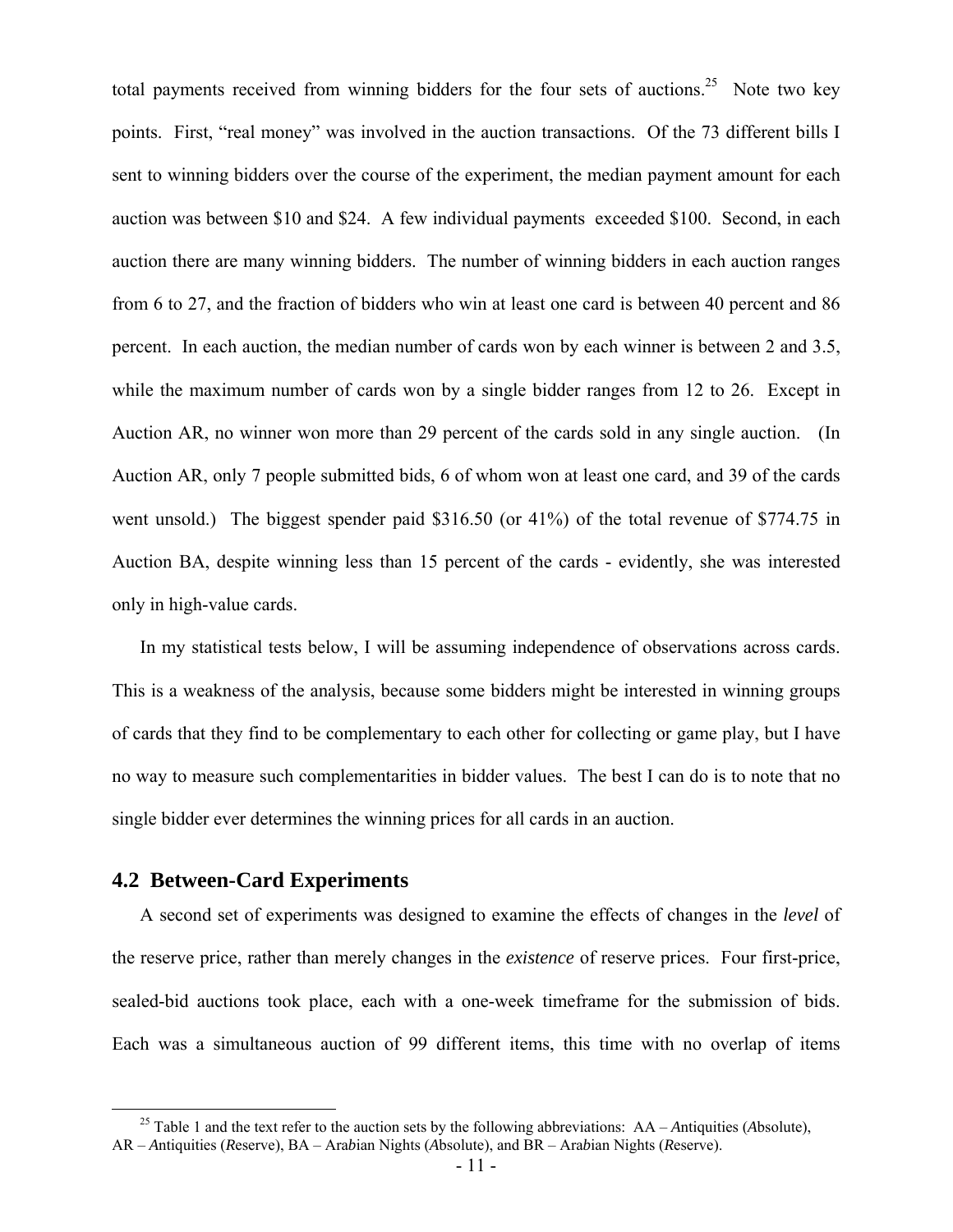between auctions, and each card had a posted reserve price. Just as before, each auction was announced via three posts to the relevant newsgroup, as well as via email to a list of bidders.<sup>26</sup>

In each of the first two auctions, nine cards were auctioned at a minimum bid of 10 percent of the Cloister price, nine at 20 percent, nine at 30 percent, and so on, up to 110 percent of the Cloister price. After noticing interesting results in these two auctions at relatively low and relatively high reserve prices, I increased the number of observations in these regions. Therefore, the third and fourth auctions auctioned equal numbers of cards at reserve levels of 10, 20, 30, 40, 50, 100, 110, 120, 130, 140, and 150 percent of the Cloister price.<sup>27</sup>

The variation in reserve prices was designed to investigate how bidder behavior and auction revenue would change, and to calculate the revenue-maximizing reserve price level. Normalizing by the Cloister price makes cross-card comparisons feasible. Besides the exceptions noted above, all experimental protocols and bidder instructions were identical to those in the auctions described in section 4.1.

Summary statistics for the between-card auctions are given in Table 2. The average reserve price varied slightly from auction to auction, from 60 percent to 85 percent. Each auction had dozens of bidders and hundreds of bids on individual cards. The number of people receiving email invitations to participate declined with each successive auction, due to recipients asking to be removed from my mailing list, but the number of interested participants should be similar. The data from the between-card auctions are not directly comparable to that those the withincard auctions, because the size and composition of the pool of participating bidders changed and six months passed. Very few bidders participated in both experiments; most of the bidders in the between-card experiment were new recruits. Table 2 also displays some aggregate statistics on

1

<sup>2 6</sup> For this series of auctions, the bidder pool was larger. As stated before, I added new bidders to my mailing list over the course of the research program (by contrast, within any single experiment I tried to hold the potential bidder pool constant).

 $^{27}$  I made some errors in computing the minimum bid levels in these auctions, so the numbers were not quite equal. Some cards were mistakenly assigned reserve levels of 60 percent and 90 percent, but this does not compromise the integrity of the data.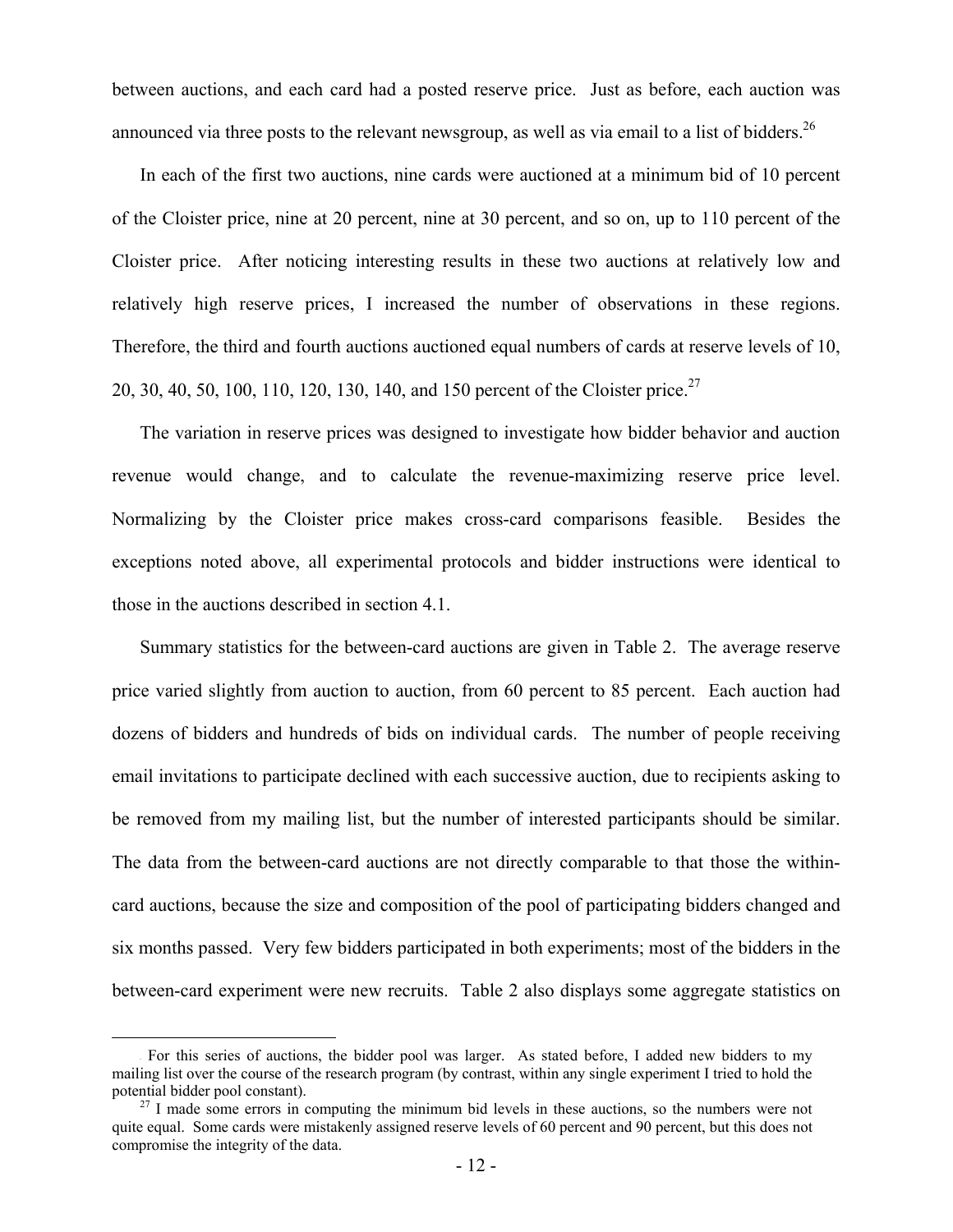revenue, including the total Cloister value of all the cards in each auction and the total revenue earned on cards sold. The four auctions generated revenues close to the total Cloister value of the cards, and only 13 percent of the cards were not sold.

### **5 Results**

 In the first subsection below, I consider two basic predictions: whether the number or bids and the probability of sale decline with the reserve price. I then examine whether a reserve price increases revenues conditional on a sale, and then consider the effects on unconditional expected revenues. Finally, I test the prediction that bidders react strategically to reserve prices, and raise their bids.

#### **5.1 Number of bids and probability of sale**

Higher reserve prices ought to reduce both the number of bidders and the probability of selling the item, because they screen out low-value bidders. These predictions do not require bidders to act strategically; they require only that bidders participate at low reserve prices but stop participating at higher reserve prices. Note that while these predictions should be satisfied under most bidding strategies, it is also possible that the predictions could be violated. For example, some bidders might not bid in auctions where the reserve prices are low, if they assume that none of the items are valuable enough to bother with. Data have not previously been available to test even these basic predictions.

In the within-card experiment, the number of bids declined with the imposition of reserve prices, as shown in Table 1. In experiment A, the imposition of nonzero minimum bids reduced the number of participating bidders from 19 to 7, and the number of individual card bids from 565 to 71. Similarly, the imposition of minimum bids in experiment B lowered the number of participating bidders from 62 to 42, and the number of submitted bids from 1583 to 238.

The probability of sale also decreased when reserve prices were imposed. As shown in Table 1, all cards were sold in the auctions without minimum bids (Auctions AA and BA). When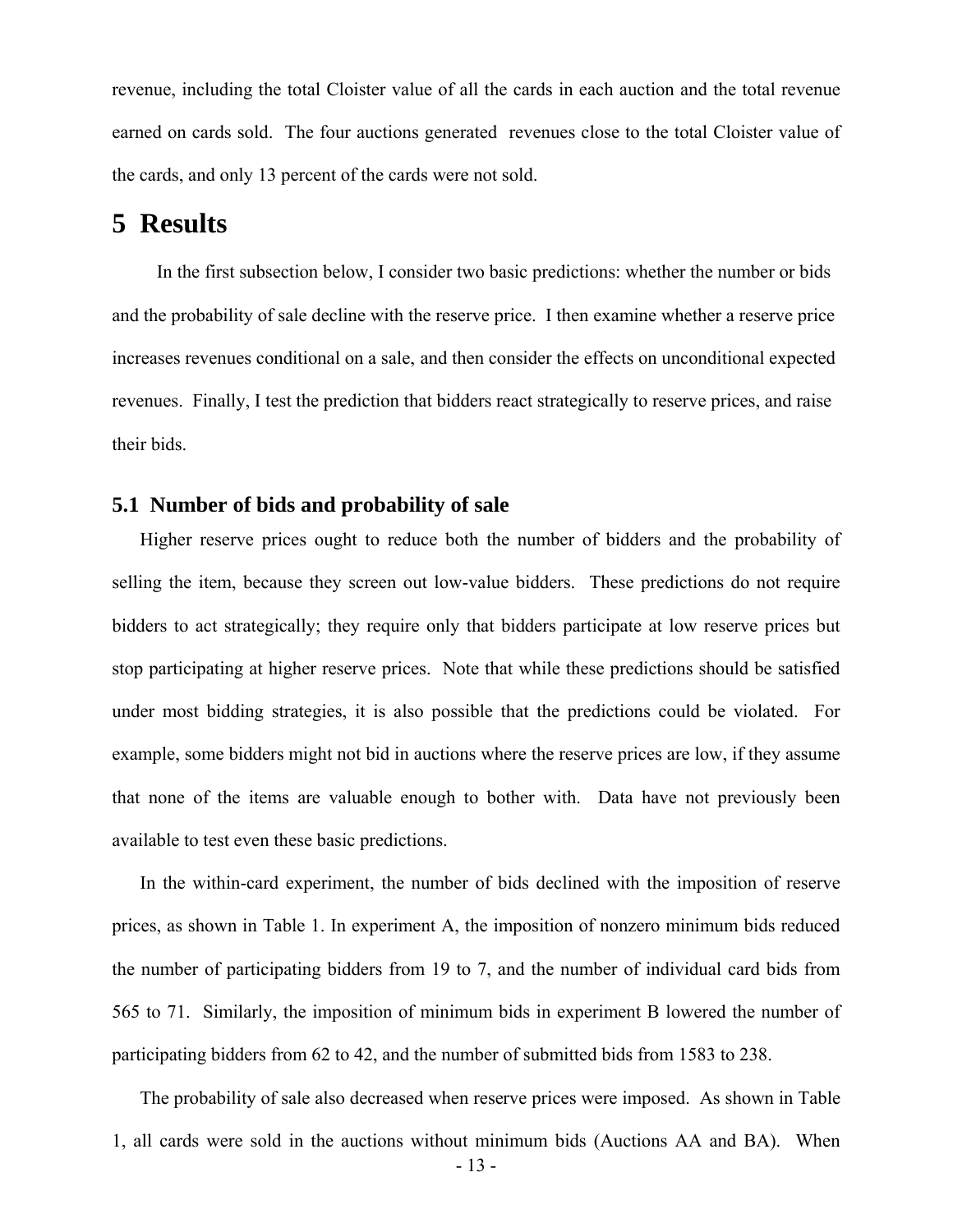nonzero reserve prices were imposed (Auctions AR and BR), the number of cards sold declined from 86 to 47, and from 78 to 74, respectively. The effect was greater for the thin bidder pool in experiment A, in Auction AR.

The between-card auctions allow me to measure how outcomes vary with different levels of the reserve price. One may think of the cards as having been assigned to one of fifteen discrete "bins," each of which represents a different reserve level.<sup>28</sup> There are at least 16 observations in each bin, so it is possible to estimate the number of bidders and the probability of sale as a nonparametric function of the reserve price *r*, by regressing the auction outcome variable on a set of bin dummies (denoted by 10%RES through 150%RES). In the absence of other regressors, this would be equivalent to computing the mean of the dependent variable in each of the fifteen bins. These regressions also include as control variables the Cloister value of each card (CLOISTER) and a set of dummy variables (R1, R2, R3, R4)<sup>29</sup> for the four auctions.<sup>30</sup> The results of the regressions are reported in Table 3. The dependent variables are NUMBIDS, the number of bids received on a given card, and SOLD, an indicator variable for whether the auction resulted in a sale or not.

The results for NUMBIDS confirm that the number of bids is a monotonically decreasing function of the reserve price level, particularly for reserve prices between 10 percent and 70 percent of Cloister value. The coefficients decline from 9.8 at a reserve price of 10 percent down to 1.0 at a reserve price of 70 percent.<sup>31</sup> At higher reserve-price levels, all bin coefficients have point estimates less than 1.0 and are insignificantly different from each other at the 5-percent

<sup>&</sup>lt;sup>28</sup> When rounding was necessary in order to satisfy my requirement that all minimum bids be in even multiples of 5 cents, I always rounded down to the nearest nickel. Thus, the 10-percent bin contains cards whose reserve prices were less than or equal to 10 percent of Cloister value, the 20-percent bin contains cards whose reserve prices were between 10 percent and 20 percent of Cloister value, and so on. 29 Auction dummy R4 is the omitted category in the regression results.

<sup>&</sup>lt;sup>30</sup> The Cloister value is relevant if more valuable cards attract more bidder interest. The auction dummies are potentially relevant because of the simultaneous auction of sets of cards; for example, an auction with ten \$10 cards might attract more bidders than an auction with only six \$10 cards, so that the same fifty-cent card might attract more bidders if it were included in the former auction than in the latter.<br><sup>31</sup> When CLOISTER is evaluated at its mean value, this indicates that in the base auction R4, there are an

average of 10.7 bidders at reserve levels of 10 percent, and 2.1 bidders at reserve levels of 70 percent.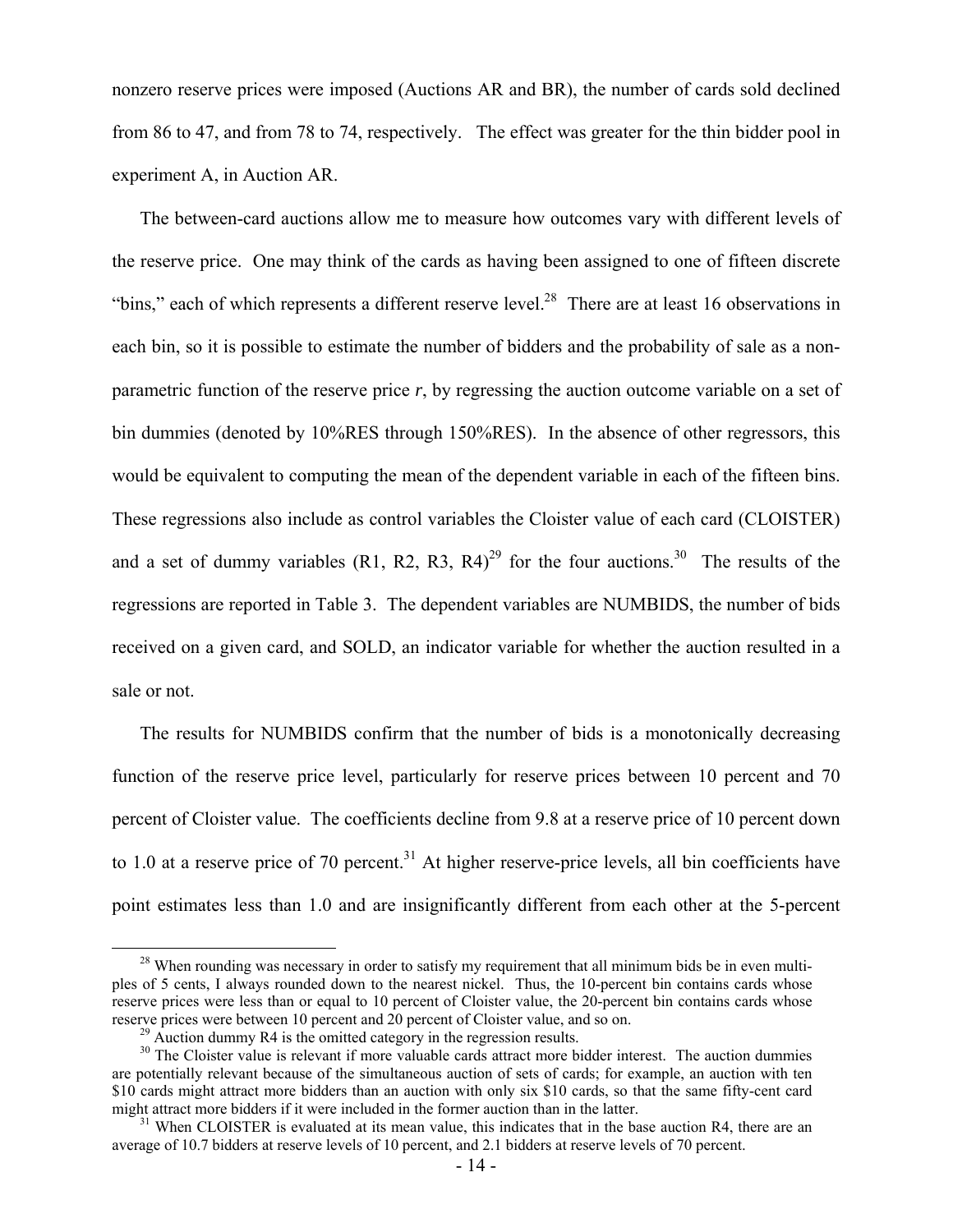level of significance. The slope of  $n(r)$  is negative, as predicted.<sup>32</sup>

The empirical probability of sale similarly is a decreasing function of the reserve-price level. The results of a linear-probability model, with SOLD as the dependent variable, are reported in Table  $3^{33}$  The table shows that the base probability of sale is decreasing in the reserve price, from 0.95 for the 10 percent reserve bin to 0.49 for the 140 percent reserve bin. The decline in the coefficient point estimates is not monotonic in the reserve price, but the standard errors are large enough that one cannot reject for any pairwise comparison of bins (except one)<sup>34</sup> the hypothesis that the larger reserve price bin has a coefficient less than or equal to the coefficient for the bin at the smaller reserve price. The coefficients on the first four bins *are* pairwise significantly greater than the coefficients on the last four bins, indicating a decline in the probability of sale as the reserve price increases.35

#### **5.2 Auction revenue conditional on sale**

1

Next, I consider the prediction that reserve prices increase revenue on those goods that are sold, beginning with the within-card experiments. Table 1 contains a row labeled "Revenue

 $32$  The Cloister value of the card also has a positive and significant coefficient, indicating that more bidder interest is generated by more expensive cards. This makes sense for a market in which the transaction cost of purchasing a \$10 card is a negligibly small fraction of the card value, but where the 32-cent cost of mailing a check for a 50-cent card may discourage bidder interest. The coefficients on the auction dummies indicate that that Auctions R1 and R2 had significantly more participation than did Auctions R3 and R4. This may reflect the fact that the average reserve prices in the first two auctions were lower than in the latter two auctions. That is, bidders appear to have been more likely to bid in on a particular card set if there were more potential bargains available.

In another specification, not reported here, I added a set of interaction terms that allowed the coefficient on Cloister value to be different for each reserve-price bin level. The results were qualitatively the same as in the specification reported in Table 5, with the additional result that the Cloister value significantly influences the number of bidders only when the reserve price is low. The interaction coefficients were positively and statistically significant (at the 5-percent level) only for 10%RES through 60%RES, but insignificantly different from zero for 70%RES through 150%RES. Thus, a valuable card at a low reserve price attracted more bids

than did a cheap card at a low reserve price, but the same was not necessarily true at high reserve prices.<br><sup>33</sup> In addition to the linear-probability model, I also tried a probit specification. The probit had the disadvantage that I was unable to identify a full set of bin-dummy coefficients, because some of the bins contained no unsold cards and therefore their indicator variables were perfectly correlated with SOLD. Instead of including a full set of dummy variables, I included the normalized reserve-price level as a single regressor. The results were qualitatively the same as in the linear-probability model, as the reserve-price level had a coefficient significantly less than zero at the 5-percent level.<br><sup>34</sup> The exception is 150%RES, which had a large number of sold cards (12 of 18). See the end of section

for a discussion of this anomaly.<br><sup>35</sup> The control variables produce results qualitatively the same as in the NUMBIDS specification, though

the standard errors are larger in the SOLD specification.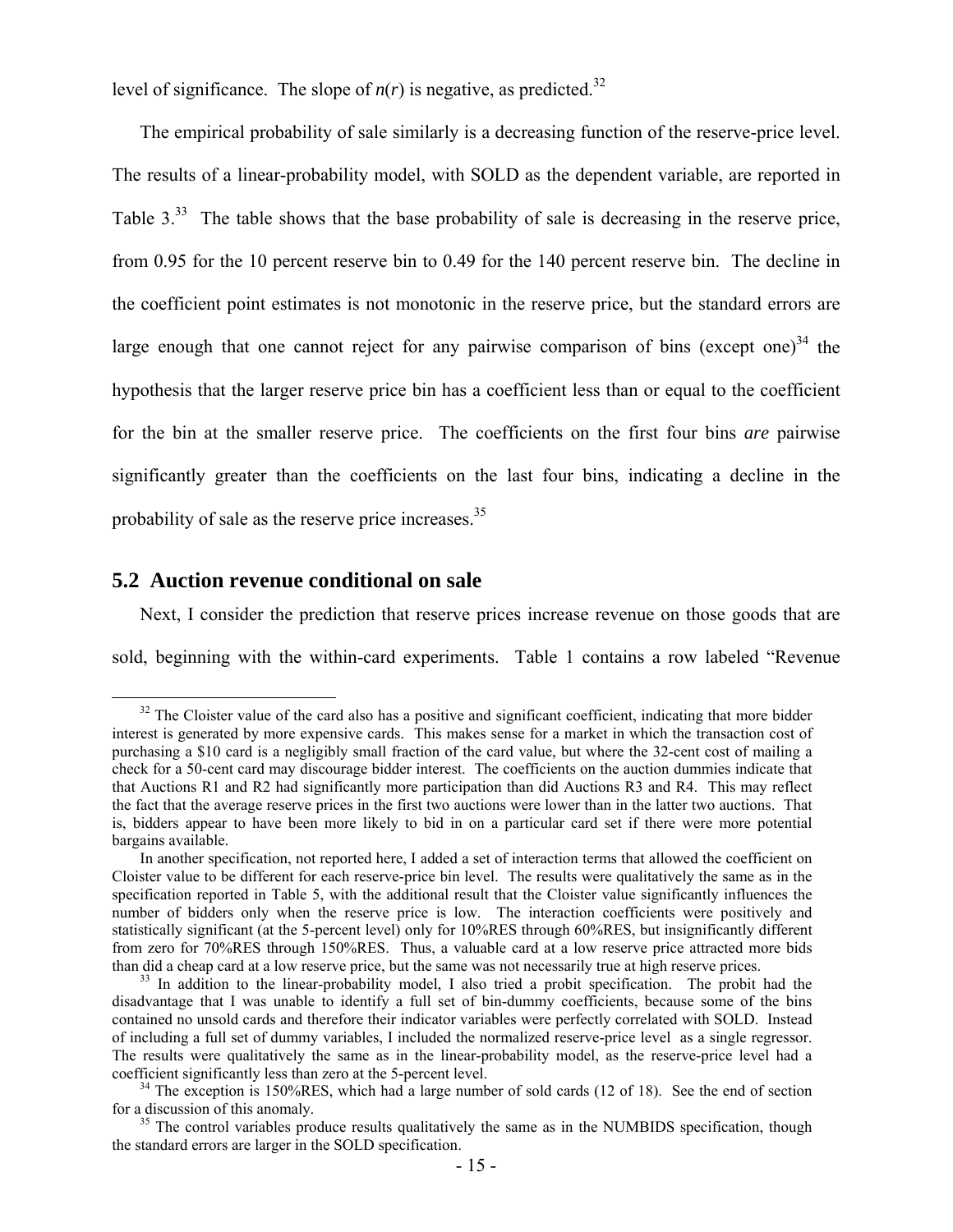from twice-sold cards," which reports the total revenue earned on the set of cards sold in both auctions. In both experiments, the cards sold under reserve prices earned more than their matches did in the absence of reserve prices. In card set A the aggregate difference was \$44.85, while in card set B it was \$25.55. The mean percentage difference between a card's revenue in the reserve auction and revenue in the absolute auction is statistically significantly greater than zero for the set of twice-sold cards  $(t = 5.4$  for card set A, 3.3 for card set B).

Additional evidence comes from the between-card experiments. Table 4 displays the results of a nonparametric (binned) regression, with the same regressors as in Table 3. The dependent variable is REV/CLO, the revenue as a fraction of the Cloister value of that card;<sup>36</sup> the sample is restricted to those 345 cards (out of a total of 396) whose auctions resulted in sale. The point estimates do not increase monotonically, but the standard errors are large enough that for any pair of bins, one cannot reject the hypothesis that the bin with the larger reserve price has a larger revenue coefficient than the bin with the smaller reserve price. By contrast, one can reject all the pairwise hypotheses that the coefficient on any one of the four largest reserve bins is less than or equal to the coefficient on any of the four smallest reserve bins. This verifies that, as predicted, a higher reserve price trades off a decreased number of bids and decreased probability of sale in exchange for higher revenues conditional on sale.

#### **5.3 Unconditional expected auction revenue**

Now I consider the effects of reserve prices on revenue, unconditional on sale. This is a topic of considerable importance for auctioneers. In within-card experiment A (Antiquities cards), minimum bids had a negative effect on revenue (see Table 1). Auction revenue per card was \$3.40 without minimum bids, but only \$2.73 with minimum bids, and the difference is significant ( $t = -5.27$ ). However, in experiment B (the Arabian Nights cards), minimum bids had a slight positive effect, causing revenue per card to rise from \$9.93 to \$10.05, which is not

<sup>&</sup>lt;sup>36</sup> Where revenue is zero if card not sold.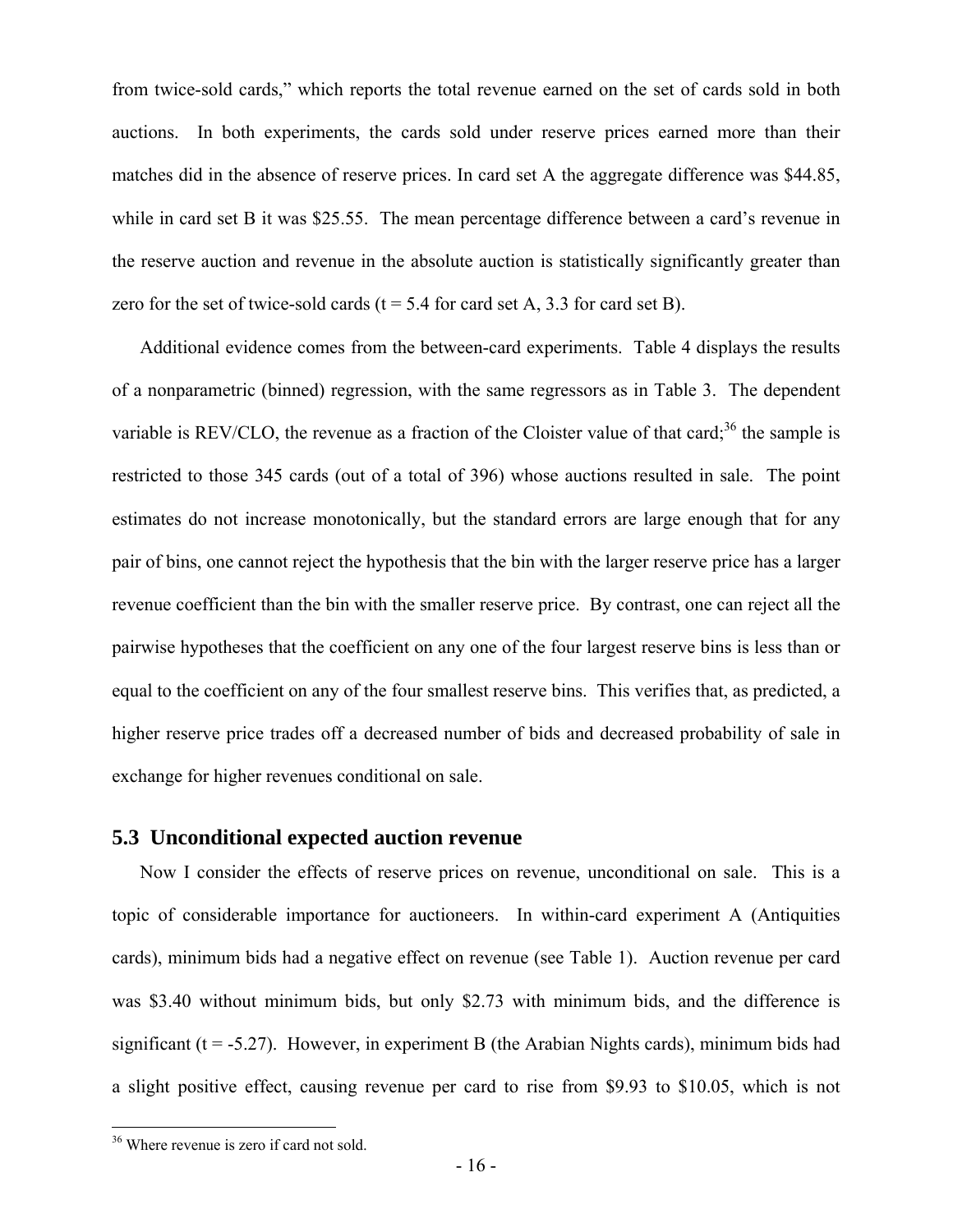statistically significant  $(t = 1.03)$ . The inconsistency between the two experiments may be due to the ordering of the auctions. In each experiment, the revenue was higher in the first auction in the pair, suggesting that demand for the second copy of any given card may be lower than demand for the first copy. Also, more bidders were invited to experiment B, so the result is also consistent with the theoretical prediction that reserve prices should have less of an effect on auction revenues as the number of participating bidders increases.

Overall, reserve prices in the within-card experiments had some tendency to reduce auction revenues.37 What could have caused this effect? One possible explanation is that the reserve prices might high enough screen out the highest-valuation bidder, and cause many cards to go unsold. On the other hand, I tried to choose my reserve prices to be similar in level to those used by other auctioneers in this market, which casts some doubt on this explanation.<sup>38</sup> Note that in measuring revenues rather than profits, I am ignoring the salvage value of the unsold cards. If the salvage value of the unsold cards were 29% or more of Cloister value, then the reserve auctions in the experiments would be generating higher profits than the absolute auctions.<sup>39</sup>

The between-card experiments allow me to trace out the entire shape of the expected-revenue curve, rather than evaluating it in two places. I regress the normalized revenue per card, REV/CLO, on the reserve-price bin dummies and the control variables used previously. The results are reported in Table 4. The major features of the results are that the expected revenue starts at approximately 80 percent of Cloister value for low (20 to 50 percent) reserve price levels, increases to approximately 100 percent of Cloister value for intermediate (80 to 110

<sup>&</sup>lt;sup>37</sup> The two t-statistics reported in the previous paragraph are independent standard-normal random variables, so their sum is a normal random variable with mean zero and variance 2. Therefore, to test the joint null hypothesis that revenues are equal across auction formats, an appropriate standard-normal test statistic is the sum of the two t-statistics divided by the square root of 2. That aggregate test statistic is  $t = -2.99$  in this case, indicating that reserve prices had a statistically significant negative effect on revenues.

<sup>&</sup>lt;sup>38</sup> Some auctioneers chose to run absolute auctions, with zero minimum bids, but those auctions with nonzero minimum bids tended to be around 90 percent of Cloister value on average.<br><sup>39</sup> After completing the experiment, I visited a local card dealer to see how much he would be willing to pay me

on the spot for my batch of unsold cards, without my having to do any additional work to shop around for buyers. His answer was approximately 20% of their Cloister value, so my absolute auctions probably earned slightly more actual profit than my reserve auctions.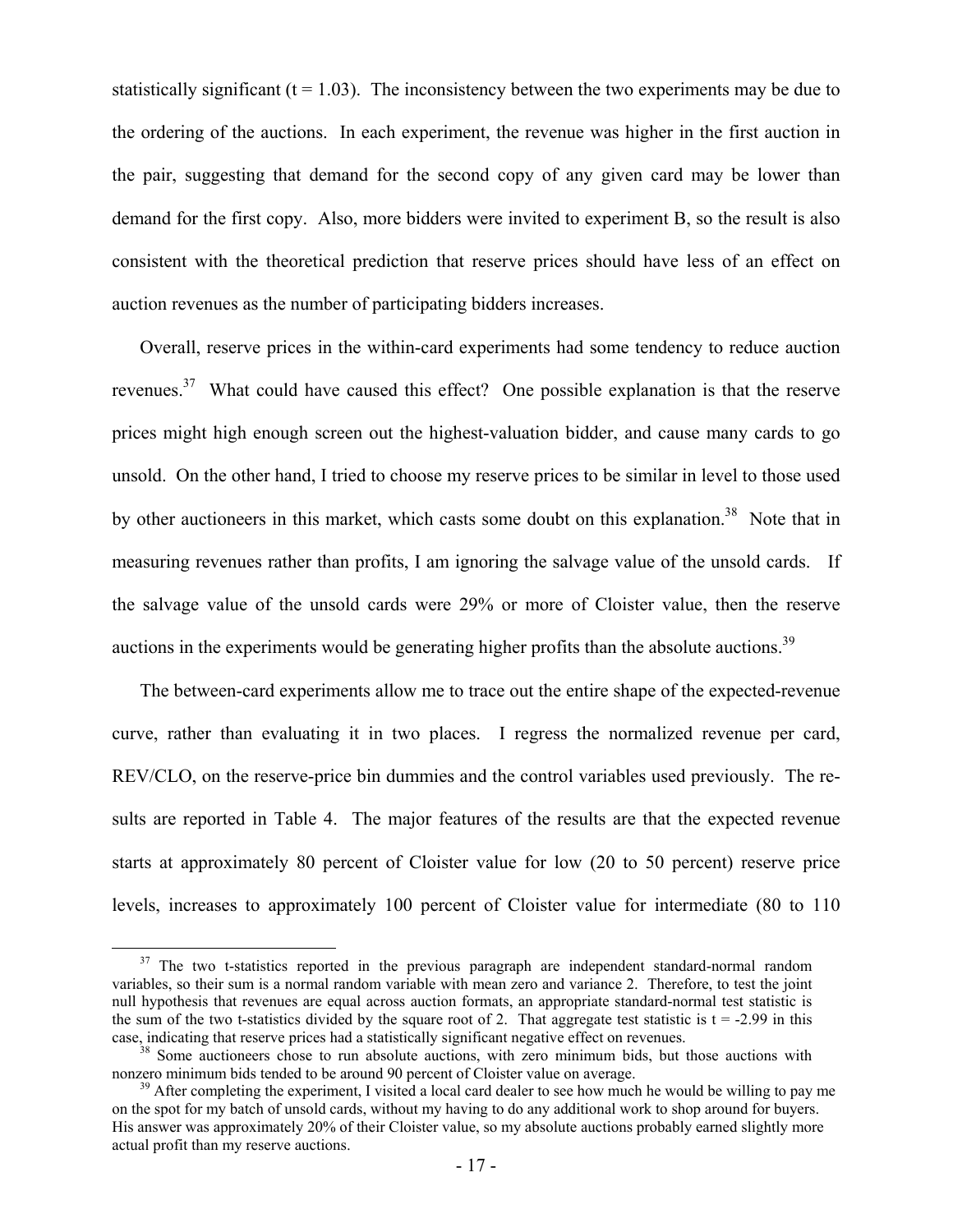percent) reserve price levels, and then declines to approximately 90 percent of Cloister value for very high (120 to 140 percent) reserve price levels. The additional control variables (Cloister value, auction dummies) are statistically insignificant.<sup>40</sup> The mean normalized revenue per card is significantly higher for cards with reserves of 80 to 110 percent (118 observations), than for cards with reserves of 10 to 50 percent (166 observations,  $t = 3.13$ ), and not quite significantly higher than for cards at reserves of 120 to 150 percent, (72 observations,  $t = 1.80$ ).

How do the results compare with the revenue curve predicted by the theory? It is difficult to test the general theory here, because the shape of the revenue curve depends on the unobserved value distribution  $F(v)$ . Since a monotone hazard rate condition on  $F(v)$  is often assumed for convenience, we can check that assumption by asking whether revenue curve is nondecreasing for all reserve prices less than the optimal one. The data suggest that this prediction may be violated, as the point estimates *decline* from reserve prices of 10 percent to reserve prices of 40 percent. However, this decline is not statistically significant; one cannot reject the hypothesis that the revenue curve is flat over the first four bins  $(F = 1.02)$ . Still, the downward slope of the point estimates is intriguing; additional data would be useful. Perhaps very low reserve prices might attract more participation (relative to moderate reserve prices) even by high-value bidders, which would translate into increased revenues. $41$ 

At a reserve of 150 percent of Cloister price, mean revenues are high: a normalized revenue value of 1.17, compared with a value of 0.81 at a reserve price of 140 percent. (At a reserve price of 150 percent, only 6 of 18 cards went unsold, compared with 9 of 16 cards at 140

<sup>&</sup>lt;sup>40</sup> An additional specification, not reported here, also included a set of interaction terms between the reserve-bin dummies and the Cloister price, but none of these coefficients are individually statistically significant, nor did they affect the other qualitative results.

 $41$  In Riley and Samuelson, the number of potential bidders is fixed, and the reserve price reduces the number of actual bidders by screening out the low-valuation bidders. But minimum bids may also eliminate high-valuation bidders, at the time of the bidder's entry decision (the decision of whether or not to prepare a bid at all). See the models with endogenous entry of bidders of Engelbrecht-Wiggans (1987, 1992) and McAfee and McMillan (1987b). Eliminating minimum bids could be a profit-maximizing strategy (particularly if the auctioneer's outside option value for the good is low). A no-minimum strategy would open up the possibility for losses on some goods, but it may induce more bidders to participate.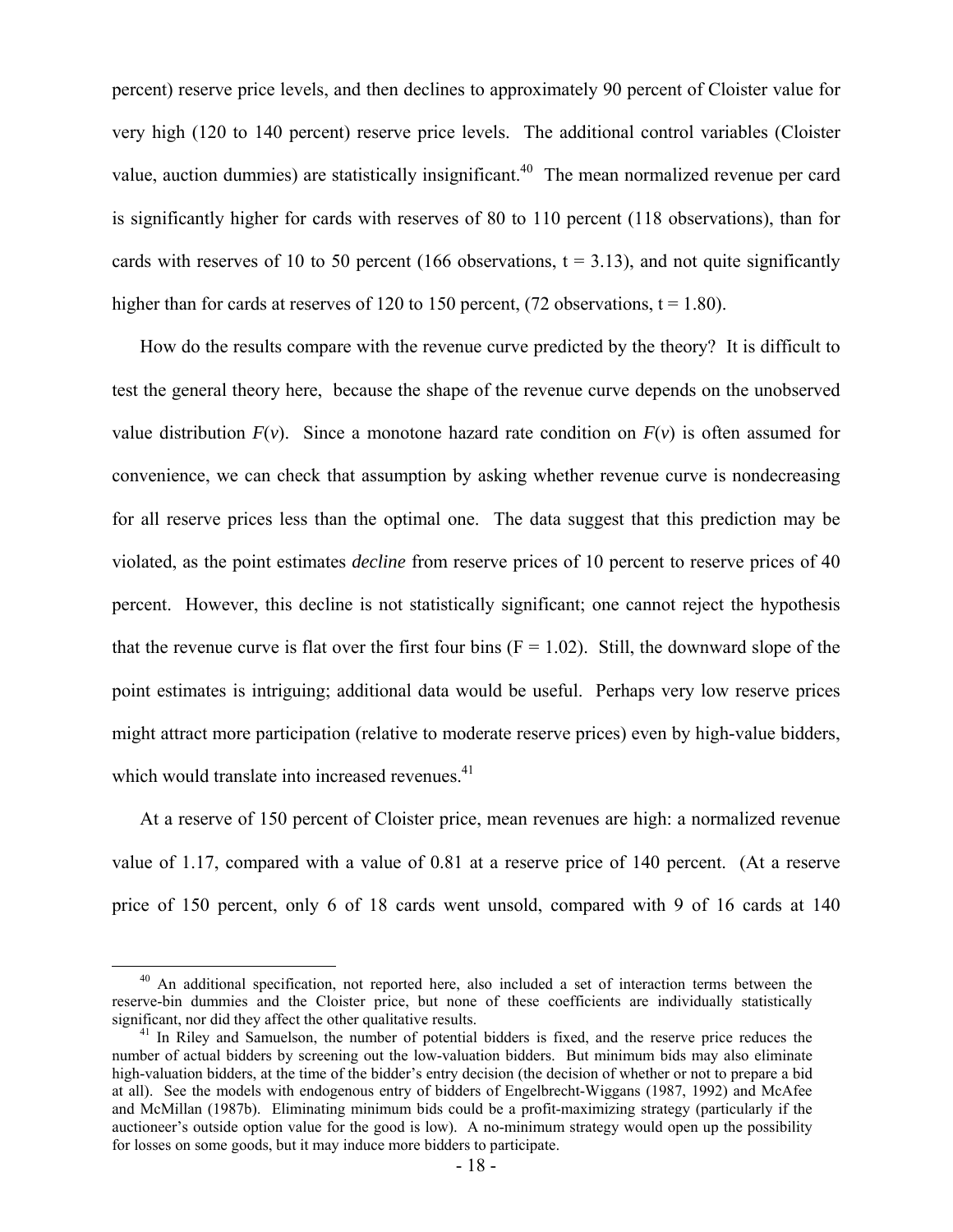percent.) This indicates that the revenue curve  $R(r)$  has two local maxima, and the optimal reserve price is actually at 150 percent or more of the Cloister value. However, this difference is not statistically significant at the 5-percent level. Post-experiment interviews revealed that at least one bidder used the minimum bid levels as approximate signals of the cards' value; this could explain why cards continued to sell even at such high reserve prices. It would be interesting to know whether some bidders consistently behave in this manner, in violation of the standard theory of rational bidding.

#### **5.4 Strategic bidding behavior**

The most interesting results of this paper concern the levels of individual bids. Recall that in the theoretical model,  $\frac{\partial b}{\partial r} > 0$  for a bidder with  $v > r$ . This prediction is borne out in the bid data reported in Figures 1 and 2, which show the distributions of the bid amounts received in the four within-card auction treatments. Imposing reserve prices does not raise bid levels merely *to* the level of the reserve, but rather *above* the level of the reserve, as predicted. Imposing 90 percent reserve prices increases the number of bids placed at 100, 110, 120, and even 130 percent of Cloister value.

A total of 2,457 individual bids were placed on the cards in the four auctions. Of these, 2,148 occurred in no-minimum auctions; 309 occurred in auctions with reserve prices. Although the total number of bids was lower in the presence of reserve prices, the number of bids exceeding 90 percent of Cloister value was *greater*. The number of bids equal to the reserve price increased from 7 to 69 when reserve prices were added, and the number strictly greater than the reserve price increased from 162 to 240. This supports the theory's prediction that  $\frac{\partial b}{\partial r} > 0$  for bidders whose valuation is greater than the reserve.

On the other hand, the increase in the number of bids exactly equal to the reserve price (from 7 in the absolute auctions to 69 in the reserve auctions) seems inconsistent with the theory. The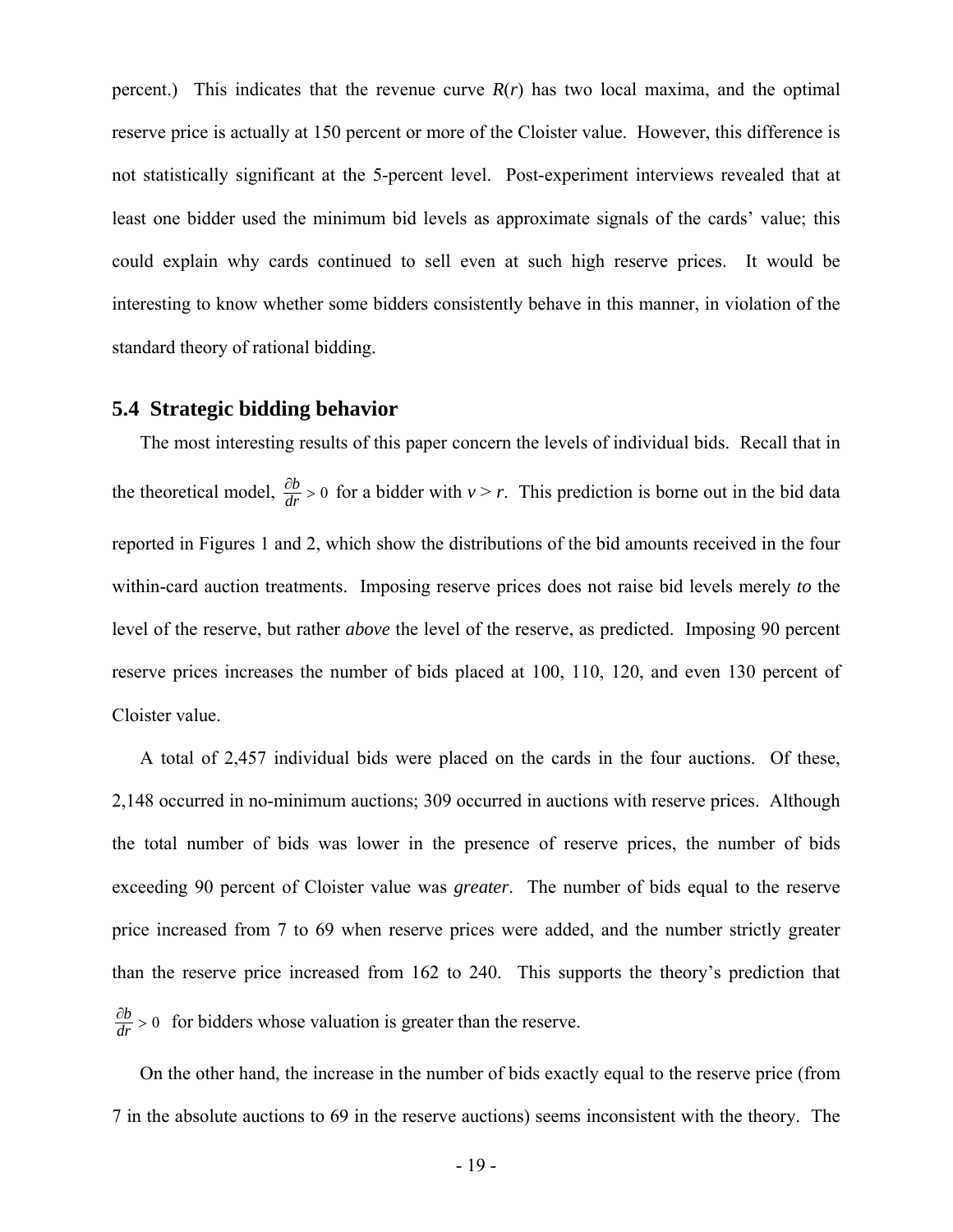bid function (1) implies that only a bidder with valuation  $v = r$  should bid exactly the reserve price, which is an event of probability zero if the distribution of valuations is continuous. The discrete bid grid is one explanation for the increase in the number of bids at the reserve level. However, this explanation is unlikely to be the whole story, because most of the reserve-price bids were large compared to the bid increment of \$0.05. Only 25 of the 69 bids were for amounts less than \$2.50, so most reserve-price bids were at least 50 times the amount of the bid increment. The median reserve-price bid was \$6.60. This indicates that some bidders behaved naively regarding reserve prices. Of the 46 unique<sup>42</sup> bidders in auctions AR and BR, 18 submitted at least one bid equal to the reserve.<sup>43</sup> Most of the bidders tended to bid strictly above the reserve price in the reserve auctions.

I also compare the pairs of bids of those bidders who bid on both copies of the same card. Four bidders submitted a total of 22 such pairs of bids in experiment A, and 17 bidders submitted 88 pairs in experiment B. The mean difference between reserve-auction bids and absoluteauction bids, as a fraction of the posted reserve price, was a statistically significant  $14.88\%$  (t = 4.58).<sup>44</sup> Of the 110 observations where the same bidder bid on the same card in both auctions, 70 of them had higher bids in reserve auctions,<sup>45</sup> 35 were lower under reserve prices, and 5 were the same.<sup>46</sup> The bids that were lower may be accounted for by random bidding errors or random

<sup>&</sup>lt;sup>42</sup> Three bidders bid in both auctions AR and BR.

<sup>&</sup>lt;sup>43</sup> Only seven bidders had all their bids exactly equal to the reserve: one with nineteen bids, one with six bids, and five bidders with one bid each. For those bidders who submitted both types of bids, the reserve bids were for lower amounts (mean \$4.72, standard error \$0.92, 40 bids) than the above-reserve bids (mean \$8.58, standard error \$1.14, 64 bids), indicating that rounding probably affected these bids.

Only nine bidders submitted more than half of their bids above the reserve (and six of these submitted only a single bid). These nine bidders appear to have been naive. It is possible that they were used to bidding in English auctions rather than sealed-bid auctions, and bid at the minimum bid amount because they expected to

 $44$  This t-statistic assumes independence of all 110 observations. A more conservative approach is to assume that each bidder generates only one independent observation. Taking each bidder's mean difference to be the unit of observation and equally weighting each bidder, the overall mean difference falls to 7.2%, and the t-statistic falls to 1.22.<br><sup>45</sup> Of the 70 increases described above, 28 increased up to the reserve price, while 42 increased above the

reserve price. 46 Under the (questionable) assumption that all 110 observations are independent, I can reject the null hypothesis the bid difference is equally likely to be positive as negative  $(z = 2.97)$ .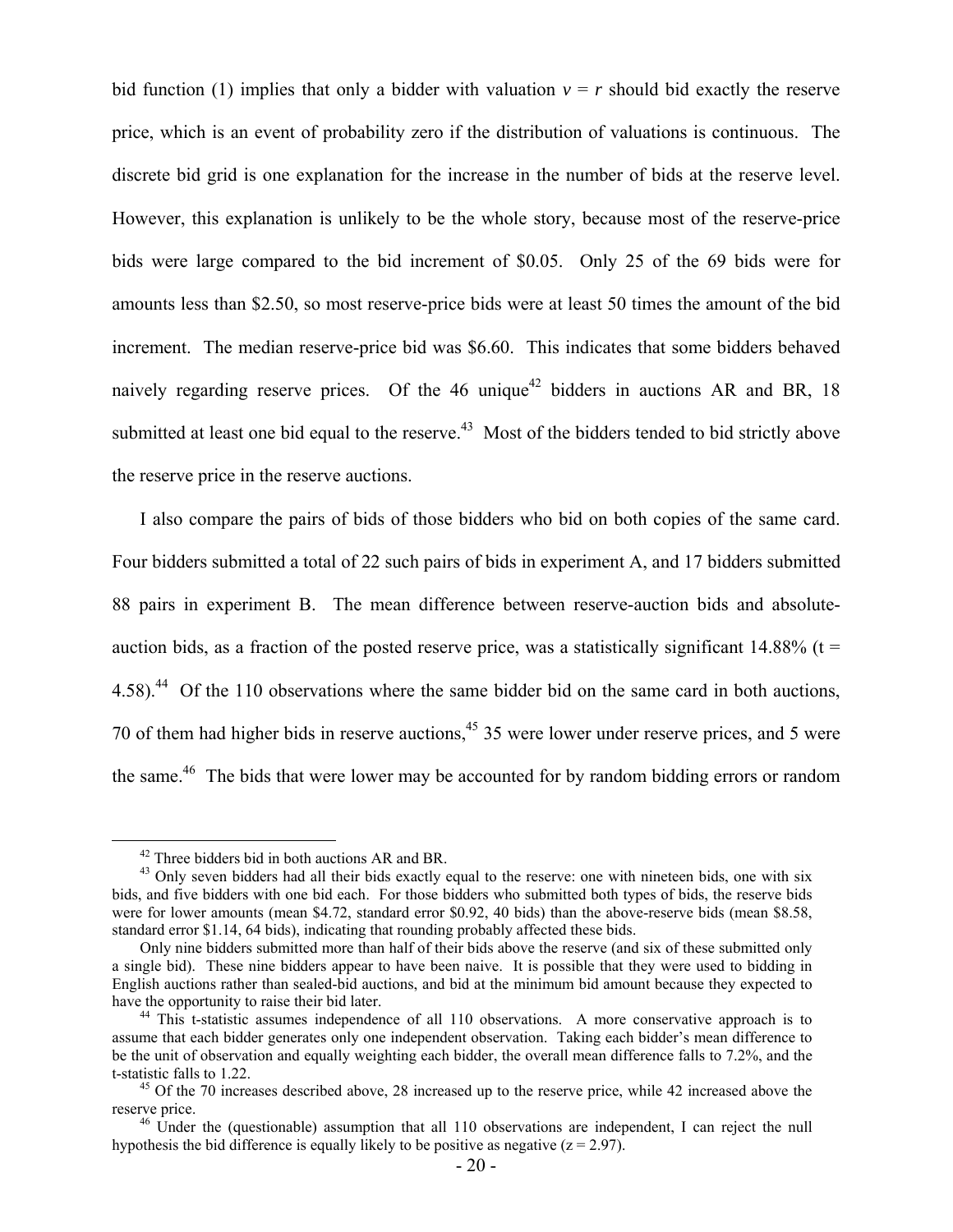changes in bidders' valuations. A few bidders systematically bid lower in reserve auctions: 3 of the 21 bidders accounted for 21 of the 35 observations. Thus, most individual bidders in the within-card auctions behaved consistently with the prediction and bid higher in the presence of a reserve price.

Table 5 reports data from the between-card experiments. Each row denotes a reserve price bin (0.1 through 1.5 times Cloister value); the number of cards per bin ranges from 16 to 39. Each column denotes a reference bid level; the cells of the table report the average number, per card, of bids greater or equal to this reference level. For example, the first cell of the table shows that for cards with a reserve price level of 0.1 (that is, 10 percent of Cloister value), there were an average of 11.4 bids received per card auctioned. The cell immediately to the right excludes bids which were less than 20 percent of Cloister value; here the average number of bids falls to 9.7, implying that just under 2 of 11 bids on average for these cards fell between 10 percent and 20 percent of Cloister value. The next cell on the right shows that the number of bids per card falls to 6.8 if bids less than 30 percent of Cloister value are excluded, and so on. Cells on the diagonal of the table show the total number of bids greater than or equal to the reserve price, while cells to the right of the diagonal show the number of bids greater than or equal to even higher levels.

Within any given column of Table 5, the number of bids received is an increasing function of the reserve price. For example, in the "bids  $\geq 0.4$ " column, we see that the number of bids received at levels greater than or equal to 40 percent of Cloister price increases as the reserve price increases. There are 4.4 such bids received per card auctioned at a reserve price of 0.1, 4.8 bids per card at a reserve price of 0.2, 6.2 bids per card at a reserve price of 0.3, and 9.1 bids per card at a reserve price of 0.4. This is consistent with the sort of strategic behavior predicted by the theory: the reserve price can cause bidders to raise their bids even when the reserve is not binding. For example, raising the reserve price from 0.2 to 0.3 increases not only the number of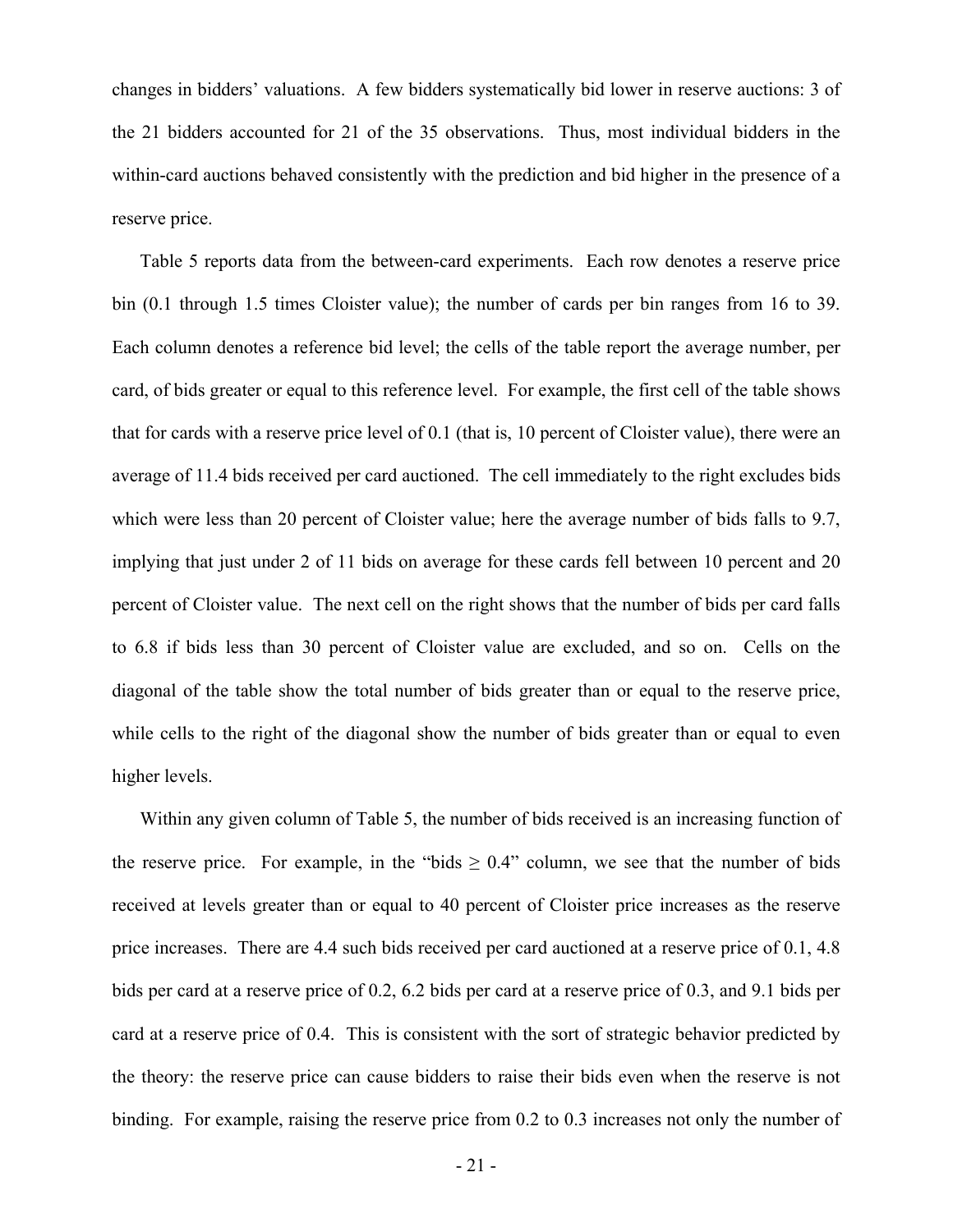bids submitted at prices of 0.3, but also the number of bids at prices of 0.4 (in this case, from 4.8 bids to 6.2 bids on average). This phenomenon is generally true down each of the columns of the table, although the effect appears only in the last several rows of each column. For example, increasing the reserve price from 0.2 to 0.3 has very little effect on the number of bids submitted at levels of 1.5 or more.

These differences in the empirical bid distribution appear to be statistically significant for the most part, though it is not clear what the single best summary statistic should be. For example, in comparing auctions with a reserve price of 0.1 to auctions with a reserve price of 1.0, the number of bids greater than or equal to 1.1 increases from 0.333 to 1.179 bids per card, which is a statistically significant difference  $(t = 3.318)$ . For each different column of the table, one can similarly compare the first row to the next-to-last row, and find that the point estimate of the difference is always positive (that is, the number of bids greater than or equal to  $X$  is always higher with a high reserve price, of just under X, than it is for a low reserve price, of 0.1). These differences are individually statistically significant for each of columns 0.5 through 1.2, with tstatistics ranging from 2.73 to 4.48. In columns 0.3 and 0.4, the differences are statisically insignificant ( $t = 0.68$  and 1.63, respectively), because small reserve prices have relatively small effects on the magnitudes of large bids.<sup>47</sup> In columns 1.3 and 1.4, the differences are again individually insignificant ( $t = 1.49$  and 1.36), because very few bids can be generated at levels of 1.3 or 1.4 times Cloister price or more, no matter how high the reserve.<sup>48</sup> Thus, every column of the table indicates point estimates consistent with the type of strategic bidding behavior predicted by the theory, with statistically significant differences for the vast majority of columns

<sup>&</sup>lt;sup>47</sup> This is predicted by the theory. See, for example, equation 3.<br><sup>48</sup> Furthermore, the experimental design generated fewer observations for reserve prices greater than 1.1, which also increases the standard errors of these estimates of the mean number of bids. Note, however, that the difference in column 1.5 turns out to be statistically significant  $(t = 2.19)$ , indicating significantly higher numbers of bids of at least 1.5 times Cloister price when  $r = 1.4$  than when  $r = 0.1$ .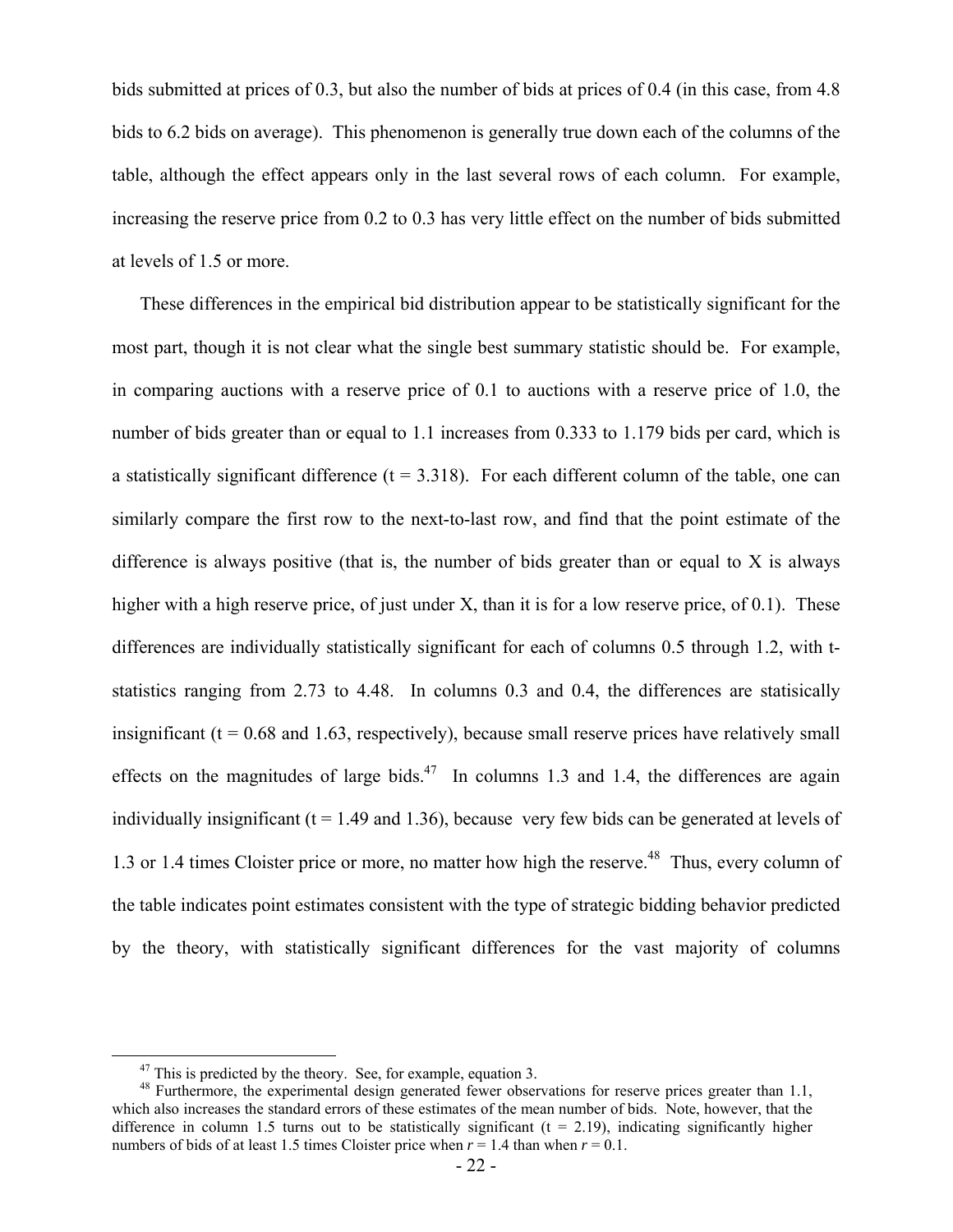(particularly those where the theory would predict the observed differences to be greatest).<sup>49</sup>

Just as in the within-card experiments, the between-card experiments also generated a substantial amount of bidding exactly equal to the reserve price. Of a total of 2217 bids submitted in the four auctions, 563 were equal to the posted reserve price; these bids were submitted by 50 of the 119 participating bidders. Twenty bidders had more than half of their submitted bids equal to the reserve price. In these auctions, there were more low card values than in the within-card experiments: 358 of the 563 reserve-price bids were for amounts less than \$2.50, indicating that some reserve-price bidding may have been due to rounding. Overall, the evidence from the experiments suggests that while some bidders react naively to reserve prices, the majority of bidders behave as predicted.

### **6 Conclusion**

 $\overline{a}$ 

This study uses field experiments to explore the effects of reserve prices in a preexisting auction environment. By auctioning real goods in the nascent online market for *Magic* cards, I have combined the traditional experimental methods of the laboratory with the field-data collection common in IO studies. While not every variable could be observed or controlled (such as the bidders' values for each good), I did hold constant all of the relevant variables in each of the environments except for the treatment variables: the existence and level of reserve prices.

The first result of this paper is that auction theory accurately predicts a number of important features of the data. Holding all else constant, implementing reserve prices (1) reduces the

<sup>&</sup>lt;sup>49</sup> An aggregate test of all thirteen point estimates being jointly equal to zero would have much higher power than any of the individual tests. Such a test would almost certainly reject the null, given that each of the point estimates had the same sign. Unfortunately, I do not know how to compute a valid aggregate test statistic. If each of the thirteen t-statistics were an independent standard-normal random variable (see footnote 42), an aggregate standard-normal test statistic would equal the average of the thirteen t-statistics multiplied by the square root of thirteen, which in this case would yield  $t = 10.16$ . However, this procedure is not valid, because these t-statistics are not in fact independent (while the rows of Table 5 are independent of each other, the columns within a row are not, and each individual test involves subtracting an observation in the first row).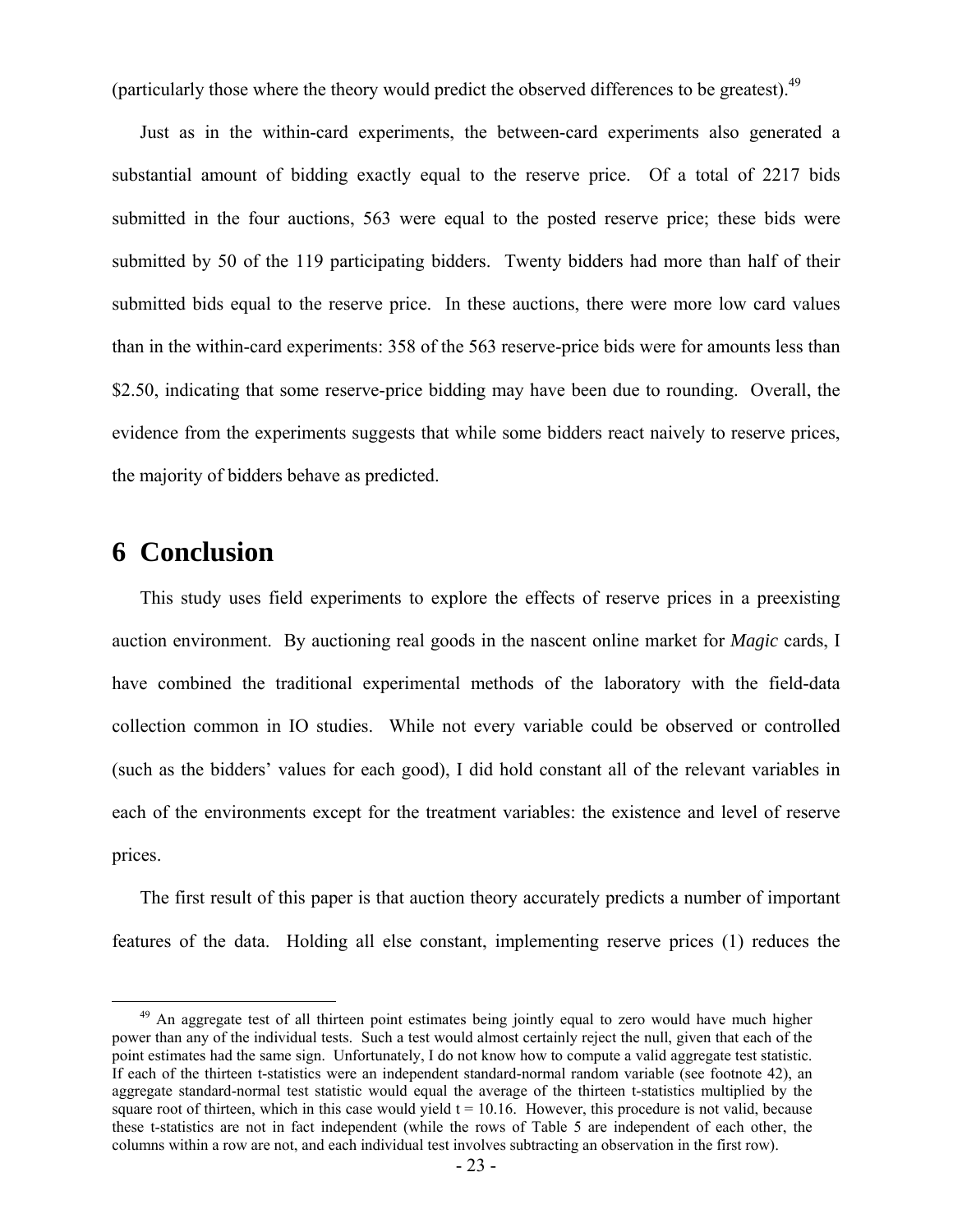number of bidders, (2) increases the frequency with which goods go unsold, and (3) increases the revenues received on the goods conditional on their having been sold. Second, the empirical shape of the expected revenue curve is roughly consistent with examples from the theory. Some intriguing potential anomalies appear at both low and high reserve prices, but neither is statistically significant in this data set. Finally, perhaps the most subtle and interesting result is that bidders appear to behave strategically in the presence of reserve prices, just as predicted by the theory. Though a few bidders appear to react naively to reserve prices, most high-value bidders apparently raise their bids to be strictly above the reserve, as if they correctly anticipate that rival bidders will also raise their bids in the presence of posted minimums.

This paper suggests some interesting lines of research. First, it would be useful to reproduce these experiments in a laboratory setting, where bidder valuations can be observed and controlled. Second, it would be useful to experiment with the number of invited bidders as a treatment variable. Riley and Samuelson (1981) predict that the optimal reserve price is independent of the number of potential bidders *N*, while Samuelson (1985) and Levin and Smith (1996) predict that the optimal reserve declines with  $N$ <sup>50</sup> By manipulating the number of invited bidders as a treatment variable, an experiment could investigate this and other questions about the different effects of reserve prices in thick versus thin markets.

<sup>&</sup>lt;sup>50</sup> Riley and Samuelson (1981) assume an exogenous number of bidders, while Samuelson (1985) and Levin and Smith (1996) assume endogenous, costly entry. The results of the present paper provide some weak evidence against all three of these theories. In the within-card experiment, it appeared that 90% of Cloister value was higher than optimal, particularly for the experiment (A) with the lower number of invited bidders. By contrast, the between-card experiments, with a large number of invited bidders, had an optimal reserve in the range of 80% to 110% of Cloister price. One possible interpretation is that the optimal reserve price is increasing in the number of bidders. However, these results are merely suggestive, and not at all conclusive (for example, the experiments took place at different points in time). A new experiment could be designed to provide a cleaner test of this hypothesis.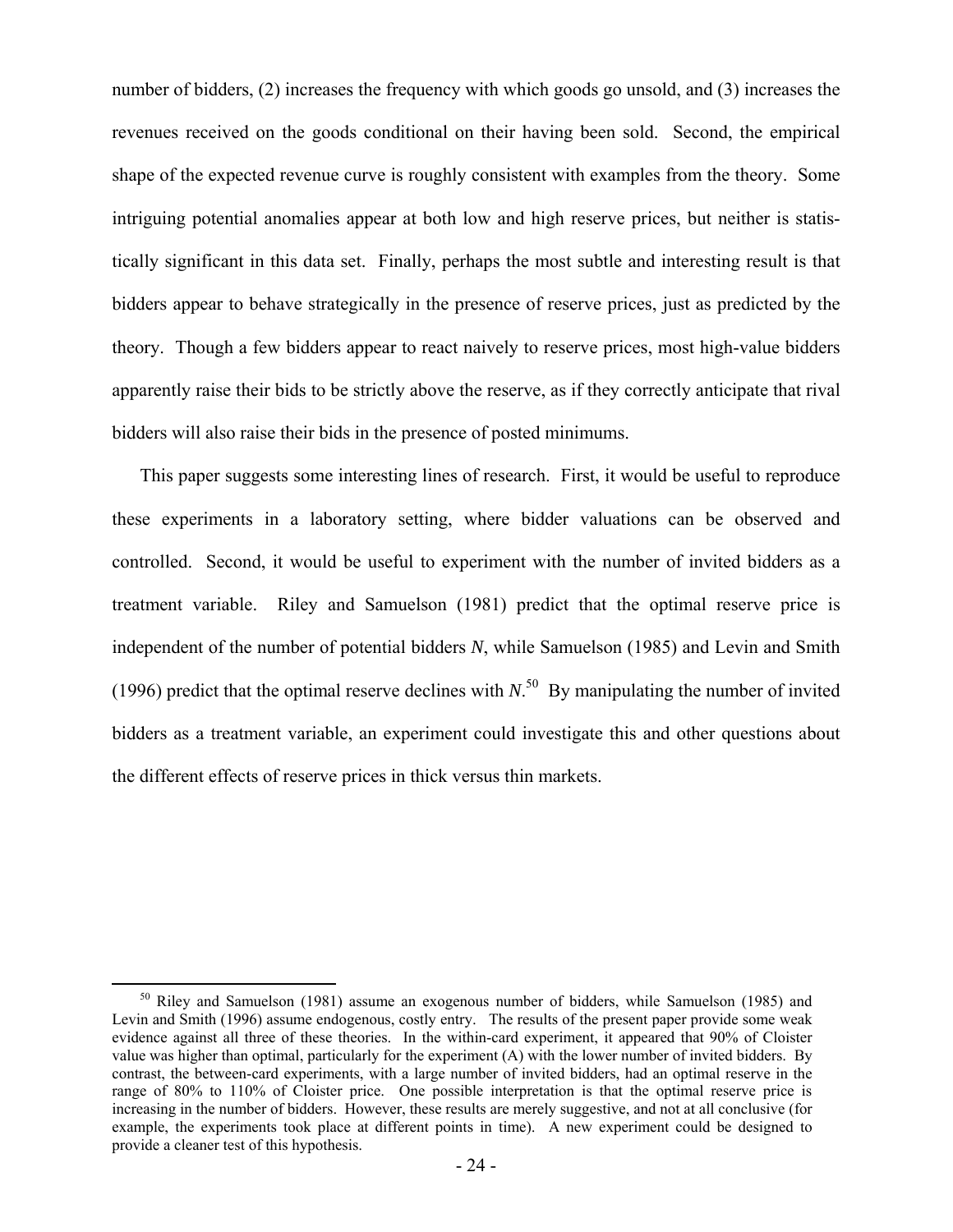## **References**

- Bajari, Patrick and Ali Hortaçsu. "The Winner's Curse, Reserve Prices, and Endogenous Entry: Empirical Insights from eBay Auctions," *RAND Journal of Economics*, 2003, vol. 34, no. 2, pp. 329-355.
- Black, Jason. *Cloister's Magic Card Price List*, <http://www.hhhh.org/cloister/ pricelists/>, various weekly issues, 1995.
- Engelbrecht-Wiggans, Richard. "On Optimal Reservation Prives in Auctions," *Management Science*, 1987, vol. 33, no. 6, pp.763-770.
- Engelbrecht-Wiggans, Richard. "Optimal Auctions Revisited," *Games and Economic Behavior*, 1992, vol. 5, pp 227-239.
- Haile, Philip. "Auctions with Resale." Working paper, University of Wisconsin-Madison, 1999.
- Haile, Philip. "Auctions with Private Uncertainty and Resale Opportunities," *Journal of Economic Theory*, 2003, vol 108, no. 2, pp. 72-110.
- Hendricks, Kenneth, and Harry J. Paarsch. "A Survey of Recent Empirical Work Concerning Auctions." *Canadian Journal of Economics*, 1995, vol. 28, no. 2, pp. 315-338.
- Kagel, John H. "Auctions: A Survey of Experimental Research," in *The Handbook of Experimental Economics*, J. Kagel and A. Roth, eds. Princeton: Princeton University Press, 1995, pp.501- 585.
- Katkar, Rama, and David H. Reiley. "Public Versus Secret Reserve Prices in eBay Auctions: Results from a Pokémon Field Experiment," working paper, University of Arizona, 2004.
- Levin, Dan, and James L. Smith. "Optimal Reservation Prices in Auctions." *Economic Journal*, 1996, vol. 106, pp. 1271-1282.
- Lucking-Reiley, David. "Using Field Experiments to Test Equivalence Between Auction Formats: Magic on the Internet," *American Economic Review*, vol. 89, no. 5, December 1999, pp.1063-1080.
- McAfee, R. Preston, and John McMillan. "Auctions and Bidding." *Journal of Economic Literature*, 1987a, vol. 25, no. 2, pp. 699-738.
- McAfee, R. Preston, and John McMillan. "Auctions with Entry." *Economics Letters*, 1987b, vol. 23, no. 4, pp. 343-347.
- McAfee, R. Preston, Daniel Quan, and Daniel Vincent. "How to Set Optimal Minimum Bids, with an Application to Real Estate Auctions," *Journal of Industrial Economics*, 2002, vol. 50, no. 4, pp. 391-416.
- Milgrom, Paul R., and Robert J. Weber. "A Theory of Auctions and Competitive Bidding," Econometrica, 1982, vol. 50, pp. 1089-1122.
- Paarsch, Harry. "Deriving an Estimate of the Optimal Reserve Price: An Application to British Columbian Timber Sales," Journal of Econometrics, 1997, vol. 78, no. 2, pp. 333-357.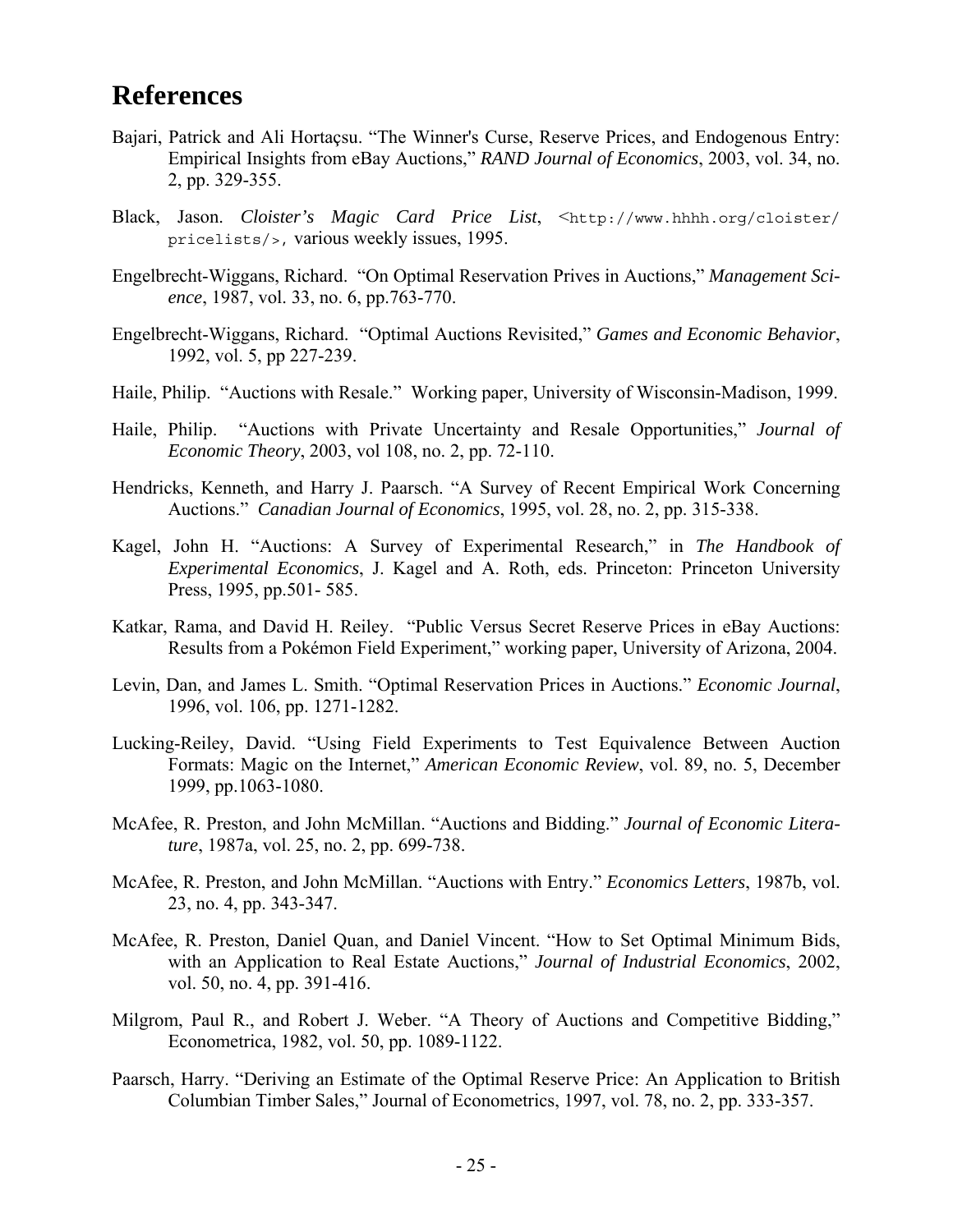- Reiley, David H., "Experimental Evidence on the Endogenous Entry of Bidders in Internet Auctions." Forthcoming, *Experimental Business Research, Volume 2: Economic and Managerial Perspectives*, Amnon Rapoport and Rami Zwick, eds., Kluwer Academic Publishers: Norwell, MA, and Dordrect, The Netherlands, 2005.
- Reiley, David H.L. "Magic on the Internet: Experimental Tests of Auction Theory," doctoral dissertation, Massachusetts Institute of Technology, 1996.
- Riley, John G., and William Samuelson, "Optimal Auctions," *American Economic Review*, 1981, vol. 71, no. 3, pp. 381-392.
- Samuelson, William F. "Competitive Bidding with Entry Costs," *Economics Letters*, 1985, vol. 17, pp. 53-57.
- *Top 40 Newsgroups in Order by Traffic Volume*. <ftp://rtfm.mit.edu/pub/usenet/ news.lists/>, April 1995.
- Vickrey, William. "Counterspeculation, Auctions, and Competitive Sealed Tenders," *Journal of Finance*, 1961, vol. 16, no.1, pp. 8-37.
- Wilson, Robert. "Strategic Analysis of Auctions," in *The Handbook of Game Theory*, R.J. Aumann and S. Hart, eds. New York: North-Holland, 1992, pp. 227-279.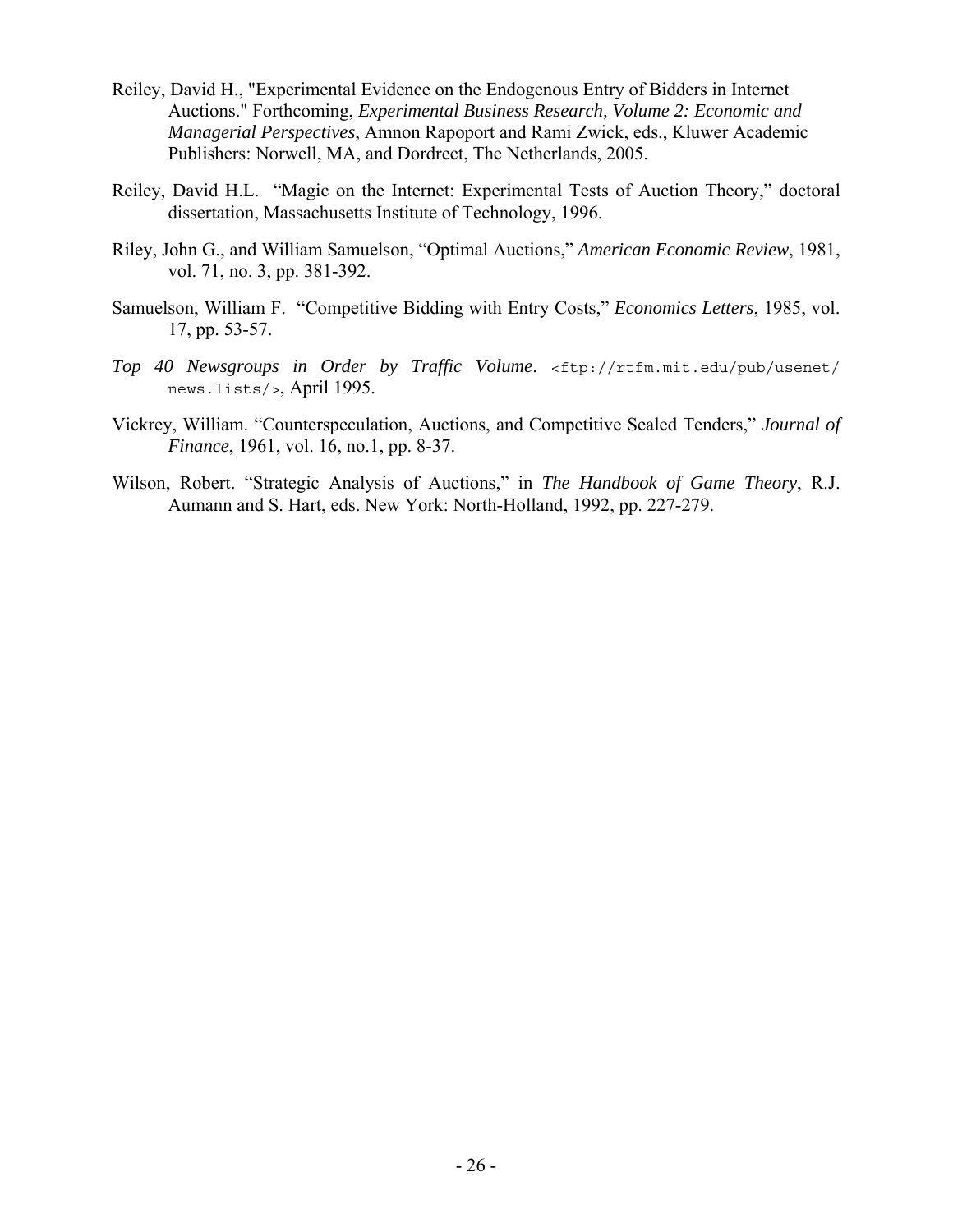|                                  | <b>Auction AA</b> | <b>Auction AR</b>                | <b>Auction BA</b> | <b>Auction BR</b>     |  |  |
|----------------------------------|-------------------|----------------------------------|-------------------|-----------------------|--|--|
| Minimum bids?                    | N <sub>0</sub>    | Yes                              | No                | Yes                   |  |  |
| Card set                         | Antiquities       | <b>Antiquities</b>               | Arabian Nights    | <b>Arabian Nights</b> |  |  |
| Start date                       | Fri, 24 Feb       | $\overline{\text{Fri}}$ , 10 Mar | Tue, 14 Mar       | Tue, 28 Feb           |  |  |
| End date                         | Fri, 3 Mar        | Fri, 17 Mar                      | Tue, 21 Mar       | Tue, 7 Mar            |  |  |
| Number of items for auction      | 86                | 86                               | 78                | 78                    |  |  |
| Number of items sold             | 86                | 47                               | $\overline{78}$   | 74                    |  |  |
| Revenue from twice-sold cards    | \$189.90          | \$234.75                         | \$758.25          | \$783.80              |  |  |
| Total auction revenue            | \$292.40          | \$234.75                         | \$774.75          | \$783.80              |  |  |
| Total number of bids             | 565               | 71                               | 1583              | 238                   |  |  |
| Total number of bidders          | 19                | $\overline{7}$                   | 63                | 42                    |  |  |
| from email invitations           | 12                | 5                                | 44                | $\overline{35}$       |  |  |
| from newsgroup announcements     | $\overline{7}$    | $\overline{2}$                   | 19                | $\overline{7}$        |  |  |
| Number of email invitations sent | 52                | $\overline{50}$                  | 232               | 234                   |  |  |
| Number of winners                | 15                | 6                                | 25                | 27                    |  |  |
| Winner/bidder ratio              | 78.9%             | 85.7%                            | 40.3%             | 64.3%                 |  |  |
| Cards per winner:                |                   |                                  |                   |                       |  |  |
| Max                              | 25                | 26                               | 12                | 18                    |  |  |
| as share of total sold           | 29.1%             | 55.3%                            | 15.4%             | 24.3%                 |  |  |
| Min                              | $\mathbf{1}$      | $\mathbf{1}$                     | $\mathbf{1}$      | 1                     |  |  |
| Mean                             | $\overline{5.7}$  | 7.8                              | 3.1               | 2.7                   |  |  |
| Median                           | 3                 | 3.5                              | $\overline{2}$    | $\overline{2}$        |  |  |
| Payment per winner:              |                   |                                  |                   |                       |  |  |
| Max                              | \$70.00           | \$129.40                         | \$316.50          | \$128.00              |  |  |
| as share of total                | 23.9%             | 55.1%                            | 40.9%             | 16.3%                 |  |  |
| Min                              | \$3.00            | \$0.70                           | \$1.05            | \$2.55                |  |  |
| Mean                             | \$19.49           | \$39.13                          | \$30.99           | \$29.03               |  |  |
| Median                           | \$10.50           | \$23.68                          | \$13.15           | \$13.00               |  |  |

### **Table 1: Summary statistics for within-card experiments.**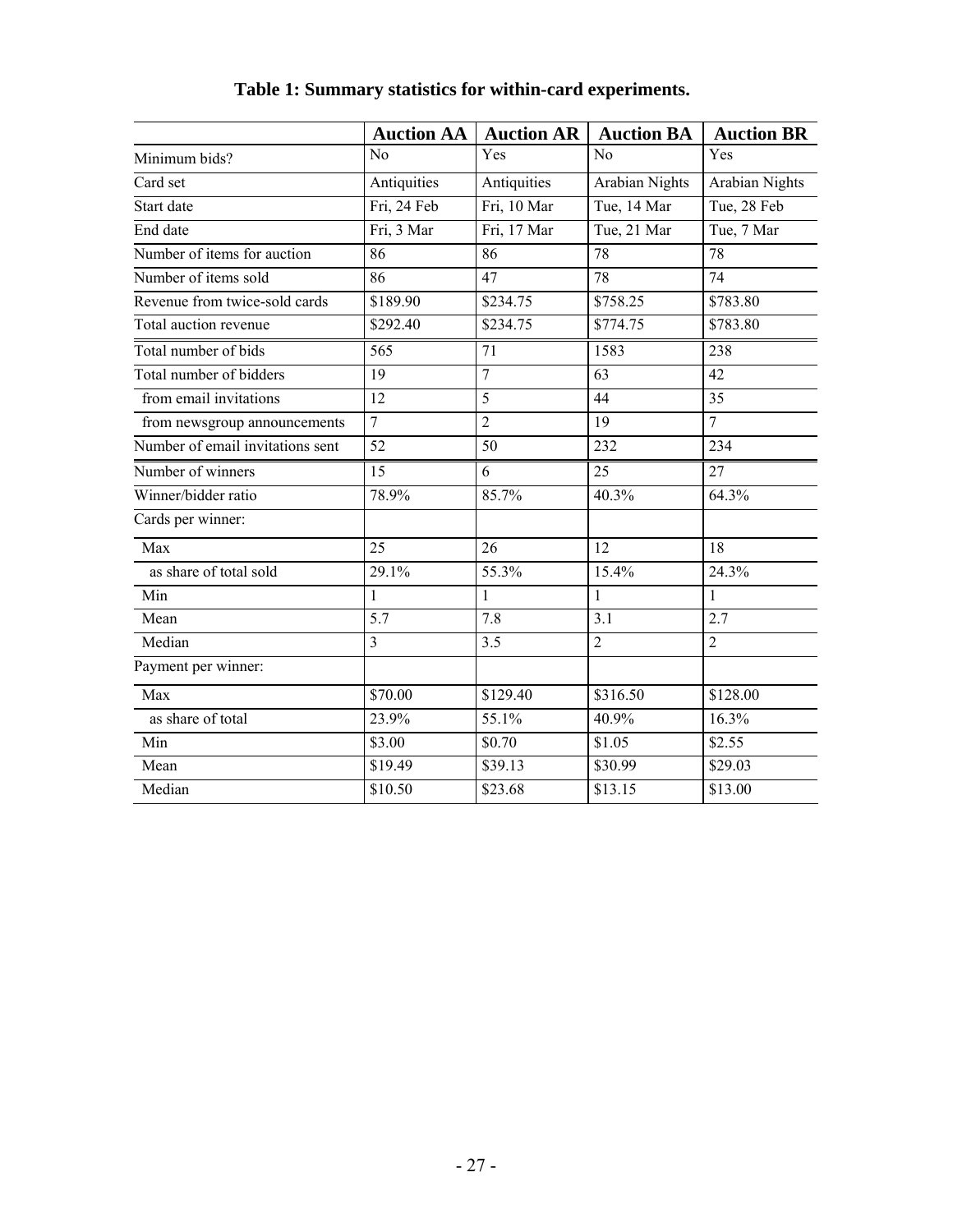|                                  |               | <b>Auction R1   Auction R2   Auction R3</b> |             | <b>Auction R4</b> |
|----------------------------------|---------------|---------------------------------------------|-------------|-------------------|
| Card set                         | Artifacts     | <b>Black</b>                                | White       | Blue              |
| Start date                       | Tue, 3 Oct    | Fri, 6 Oct                                  | Fri, 20 Oct | Mon, $23$ Oct     |
| End date                         | Tue, $10$ Oct | Fri, 13 Oct                                 | Fri, 27 Oct | Mon, 30 Oct       |
| Number of items for auction      | 99            | 99                                          | 99          | 99                |
| Number of items sold             | 98            | 92                                          | 77          | 78                |
| Mean reserve level               | 60%           | 60%                                         | 85%         | 81%               |
| Total number of bids             | 798           | 652                                         | 366         | 401               |
| Total number of bidders          | 57            | 55                                          | 46          | 38                |
| Number of email invitations sent | 532           | 523                                         | 512         | 489               |
| Total Cloister value             | 345.83        | 271.55                                      | 285.87      | 224.89            |
| Total auction revenue            | 338.45        | 282.65                                      | 260.95      | 219.25            |

### **Table 2: Summary statistics for the between-card experiments.**

#### **Table 3: Least-squares regressions of number of bids and probability of sale, regressed on reserve-price-level bins.**

|                        |                   | Dependent variable: |  |  |  |  |  |
|------------------------|-------------------|---------------------|--|--|--|--|--|
|                        | <b>NUMBIDS</b>    | <b>SOLD</b>         |  |  |  |  |  |
| 10%RES                 | 9.8043 (0.8411)   | 0.9564(0.0585)      |  |  |  |  |  |
| <b>20%RES</b>          | 8.0201 (0.8318)   | 0.9592(0.0578)      |  |  |  |  |  |
| 30%RES                 | 5.8973 (0.8390)   | 0.9032(0.0583)      |  |  |  |  |  |
| 40%RES                 | 6.0878(0.9411)    | 0.9444(0.0654)      |  |  |  |  |  |
| 50%RES                 | 3.3543 (0.8433)   | 0.8430(0.0586)      |  |  |  |  |  |
| 60%RES                 | 2.8973 (1.2013)   | 0.8727(0.0835)      |  |  |  |  |  |
| 70%RES                 | 1.0484 (1.2039)   | 0.9247(0.0837)      |  |  |  |  |  |
| 80%RES                 | $-0.2924(1.1799)$ | 0.8602(0.0820)      |  |  |  |  |  |
| 90%RES                 | $-0.0082(1.0153)$ | 0.8647(0.0706)      |  |  |  |  |  |
| 100%RES                | $-0.1592(0.8430)$ | 0.7599(0.0586)      |  |  |  |  |  |
| 110%RES                | 0.2704(0.8389)    | 0.8478(0.0583)      |  |  |  |  |  |
| 120%RES                | 0.3449(1.0775)    | 0.5415(0.0749)      |  |  |  |  |  |
| 130%RES                | 0.4758 (1.1379)   | 0.5468(0.0791)      |  |  |  |  |  |
| 140%RES                | 0.3371(1.0762)    | 0.4880(0.0748)      |  |  |  |  |  |
| 150%RES                | 0.5464(1.0770)    | 0.6533(0.0748)      |  |  |  |  |  |
| R1                     | 3.3535 (0.6898)   | 0.0075(0.0035)      |  |  |  |  |  |
| R <sub>2</sub>         | 2.1689 (0.6887)   | 0.0784(0.0479)      |  |  |  |  |  |
| R <sub>3</sub>         | $-0.1215(0.6285)$ | 0.0235(0.0479)      |  |  |  |  |  |
| <b>CLOISTER</b>        | 0.3867(0.0501)    | $-0.0085(0.0437)$   |  |  |  |  |  |
| $R^2$                  | 0.4935            | 0.2249              |  |  |  |  |  |
| Number of observations | 396               | 396                 |  |  |  |  |  |
|                        |                   |                     |  |  |  |  |  |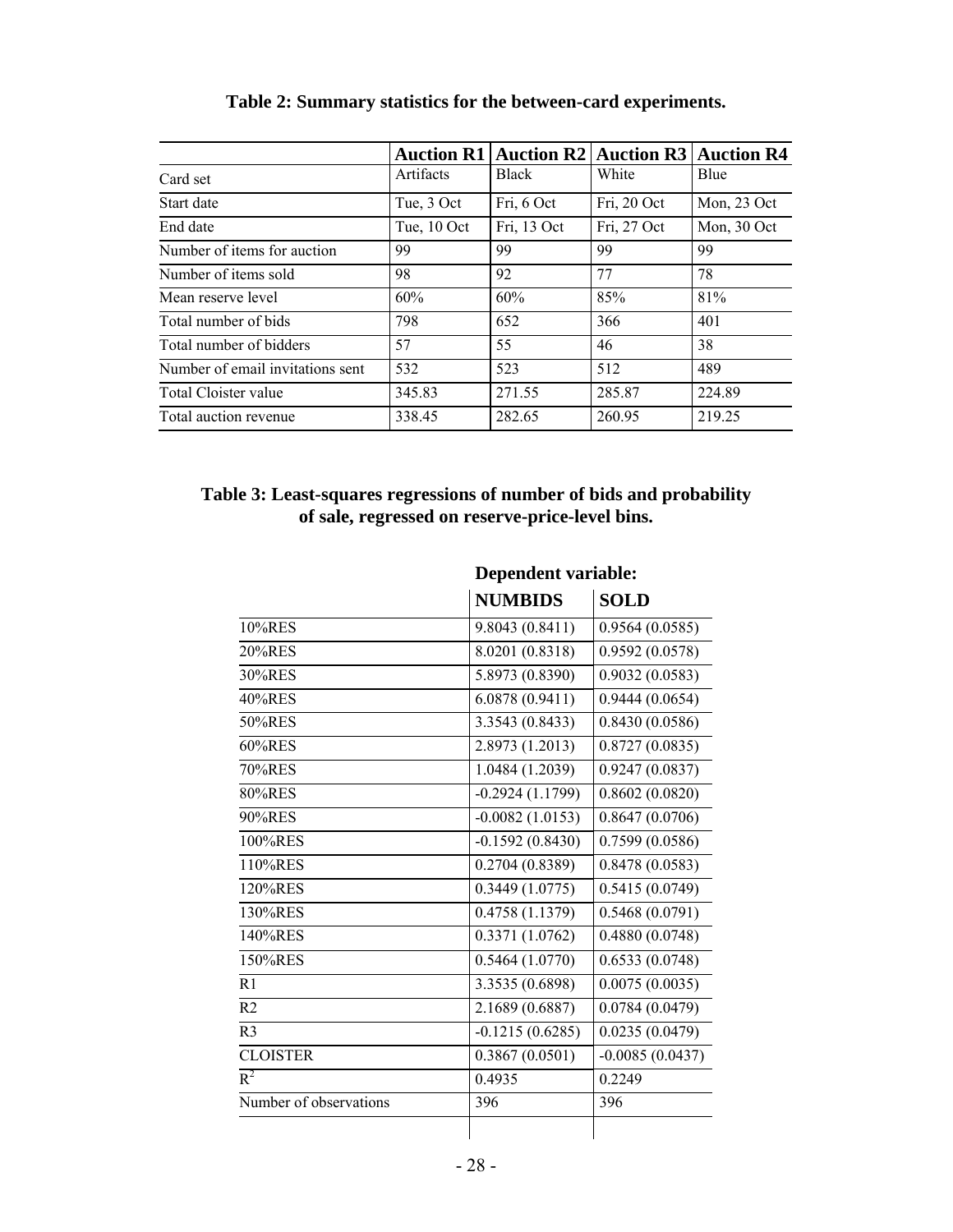| <b>Variable</b>        | <b>Sold Cards</b><br>Only | <b>All Cards</b>  |
|------------------------|---------------------------|-------------------|
| 10%RES                 | 0.9433(0.0964)            | 0.8852(0.1167)    |
| 20%RES                 | 0.8709(0.0955)            | 0.8164(0.1154)    |
| 30%RES                 | 0.8890(0.0977)            | 0.7959(0.1165)    |
| 40%RES                 | 0.8324(0.1066)            | 0.7588(0.1306)    |
| 50%RES                 | 0.9552(0.1012)            | 0.7950(0.1170)    |
| 60%RES                 | 1.1133 (0.1397)           | 0.9667(0.1170)    |
| 70%RES                 | 0.9357(0.1372)            | 0.8352(0.1671)    |
| 80%RES                 | 1.2035(0.1370)            | 1.0367(0.1638)    |
| 90%RES                 | 1.1365 (0.1205)           | 0.9729(0.1409)    |
| 100%RES                | 1.2489 (0.1074)           | 0.9573(0.1170)    |
| 110%RES                | 1.2421(0.1025)            | 1.0560(0.1164)    |
| 120%RES                | 1.3264(0.1575)            | 0.7271(0.1495)    |
| 130%RES                | 1.5364 (0.1648)           | 0.8530(0.1579)    |
| 140%RES                | 1.6498(0.1683)            | 0.8166(0.1494)    |
| 150%RES                | 1.7700(0.1463)            | 1.1682(0.1495)    |
| R <sub>1</sub>         | $-0.0060(0.0057)$         | 0.1524(0.0957)    |
| R <sub>2</sub>         | 0.0598(0.0815)            | 0.0448(0.0956)    |
| R <sub>3</sub>         | $-0.0045(0.0824)$         | $-0.0212(0.0826)$ |
| <b>CLOISTER</b>        | $-0.0125(0.0799)$         | 0.0032(0.0872)    |
| $\overline{R^2}$       | 0.1974                    | 0.0511            |
| Number of observations | 345                       | 396               |

#### **Table 4: Least-squares regression of normalized revenues (REV/CLO), both conditional and unconditional on sale.**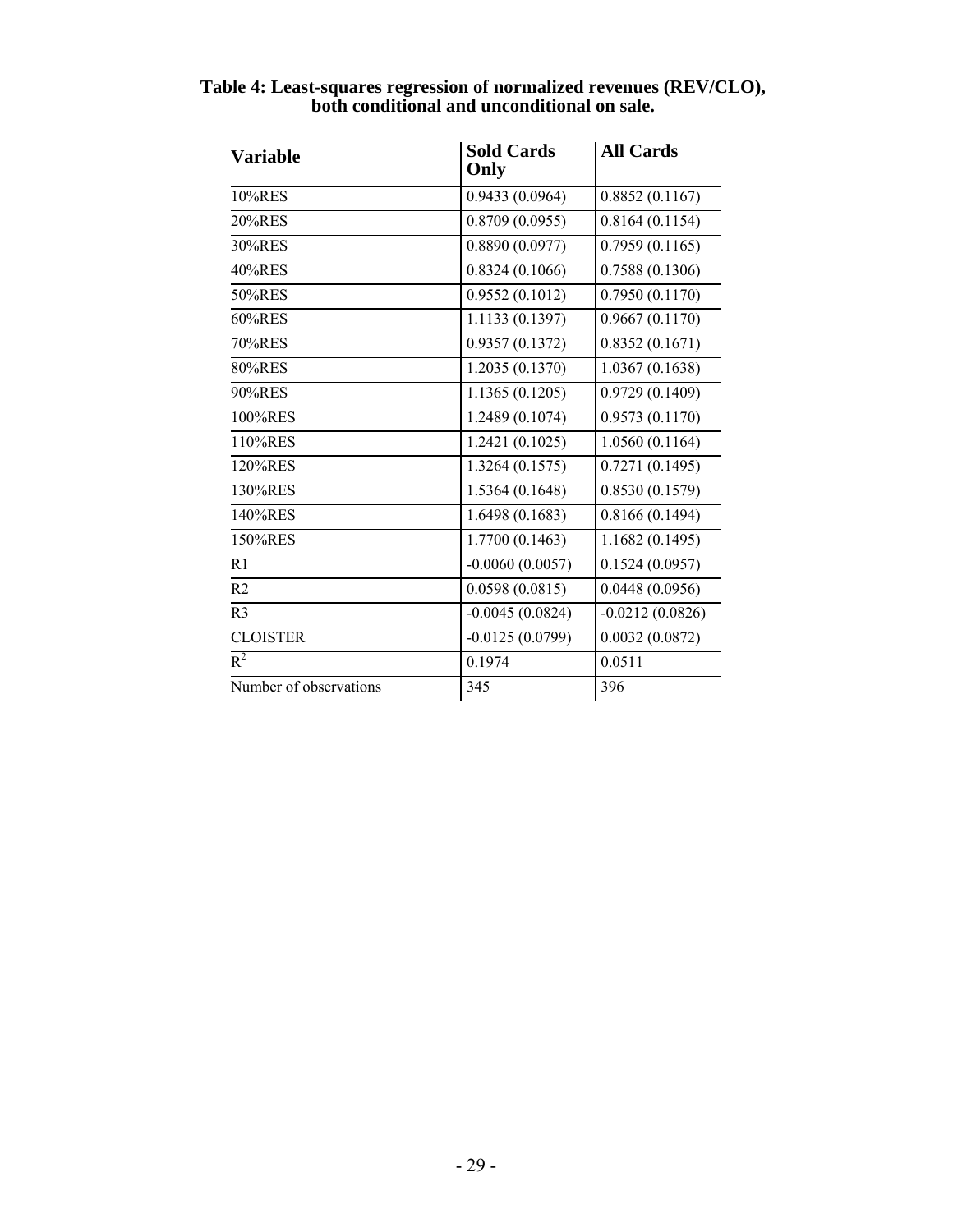| <b>Reserve</b> | Observed bids at amounts greater than or equal to a price level of: |        |       |       |       |       |           |       |       |       |           |       |       |       |           |
|----------------|---------------------------------------------------------------------|--------|-------|-------|-------|-------|-----------|-------|-------|-------|-----------|-------|-------|-------|-----------|
| <b>Price</b>   | 0.1                                                                 | 0.2    | 0.3   | 0.4   | 0.5   | 0.6   | 0.7       | 0.8   | 0.9   | 1.0   | 1.1       | 1.2   | 1.3   | 1.4   | 1.5       |
| 0.1            | 11.436                                                              | 9.667  | 6.769 | 4.410 | 3.231 | 1.949 | 1.256     | 0.923 | 0.590 | 0.436 | 0.333     | 0.282 | 0.256 | 0.256 | 0.231     |
|                | 1.349                                                               | 1.206  | 0.893 | 0.632 | 0.529 | 0.382 | 0.246     | 0.206 | 0.136 | 0.115 | 0.106     | 0.090 | 0.088 | 0.088 | $0.078\,$ |
| 0.2            |                                                                     | 10.111 | 7.694 | 4.778 | 3.472 | 2.528 | 1.833     | 1.111 | 0.667 | 0.583 | 0.417     | 0.361 | 0.333 | 0.278 | 0.250     |
|                |                                                                     | 1.187  | 1.023 | 0.733 | 0.525 | 0.476 | $0.407\,$ | 0.232 | 0.191 | 0.175 | 0.115     | 0.114 | 0.105 | 0.086 | 0.083     |
| 0.3            |                                                                     |        | 8.314 | 6.200 | 3.343 | 2.200 | 1.514     | 0.943 | 0.686 | 0.543 | 0.286     | 0.257 | 0.114 | 0.086 | 0.086     |
|                |                                                                     |        | 0.965 | 0.901 | 0.545 | 0.395 | 0.308     | 0.201 | 0.191 | 0.161 | 0.120     | 0.111 | 0.055 | 0.048 | 0.048     |
| 0.4            |                                                                     |        |       | 9.115 | 6.962 | 4.154 | 2.692     | 1.808 | 1.115 | 0.692 | 0.385     | 0.115 | 0.077 | 0.077 | 0.077     |
|                |                                                                     |        |       | 1.380 | 1.262 | 1.015 | 0.695     | 0.571 | 0.361 | 0.227 | 0.167     | 0.085 | 0.053 | 0.053 | 0.053     |
| 0.5            |                                                                     |        |       |       | 6.118 | 4.882 | 2.706     | 1.529 | 1.059 | 0.794 | 0.500     | 0.441 | 0.324 | 0.265 | 0.206     |
|                |                                                                     |        |       |       | 0.896 | 0.794 | 0.471     | 0.344 | 0.257 | 0.218 | 0.195     | 0.190 | 0.162 | 0.136 | 0.125     |
| 0.6            |                                                                     |        |       |       |       | 6.150 | 4.250     | 1.950 | 1.050 | 0.700 | 0.500     | 0.350 | 0.350 | 0.250 | 0.200     |
|                |                                                                     |        |       |       |       | 1.047 | 0.852     | 0.432 | 0.285 | 0.219 | 0.185     | 0.109 | 0.109 | 0.099 | 0.092     |
| 0.7            |                                                                     |        |       |       |       |       | 5.438     | 3.313 | 1.750 | 0.625 | 0.375     | 0.250 | 0.188 | 0.188 | 0.125     |
|                |                                                                     |        |       |       |       |       | 0.671     | 0.546 | 0.470 | 0.301 | $0.180\,$ | 0.112 | 0.101 | 0.101 | 0.085     |
| 0.8            |                                                                     |        |       |       |       |       |           | 3.650 | 2.100 | 1.100 | 0.500     | 0.350 | 0.300 | 0.150 | 0.150     |
|                |                                                                     |        |       |       |       |       |           | 0.519 | 0.390 | 0.216 | 0.154     | 0.109 | 0.105 | 0.082 | 0.082     |
| 0.9            |                                                                     |        |       |       |       |       |           |       | 3.440 | 2.400 | 1.000     | 0.400 | 0.320 | 0.160 | 0.120     |
|                |                                                                     |        |       |       |       |       |           |       | 0.566 | 0.436 | 0.271     | 0.141 | 0.111 | 0.075 | 0.066     |
| 1.0            |                                                                     |        |       |       |       |       |           |       |       | 2.256 | 1.179     | 0.564 | 0.256 | 0.179 | 0.128     |
|                |                                                                     |        |       |       |       |       |           |       |       | 0.293 | 0.232     | 0.183 | 0.080 | 0.072 | 0.066     |
| 1.1            |                                                                     |        |       |       |       |       |           |       |       |       | 2.606     | 1.485 | 0.485 | 0.424 | 0.212     |
|                |                                                                     |        |       |       |       |       |           |       |       |       | 0.351     | 0.258 | 0.180 | 0.151 | 0.084     |
| 1.2            |                                                                     |        |       |       |       |       |           |       |       |       |           | 2.053 | 1.421 | 0.947 | 0.842     |
|                |                                                                     |        |       |       |       |       |           |       |       |       |           | 0.883 | 0.777 | 0.789 | 0.735     |
| 1.3            |                                                                     |        |       |       |       |       |           |       |       |       |           |       | 1.800 | 0.900 | 0.600     |
|                |                                                                     |        |       |       |       |       |           |       |       |       |           |       | 0.639 | 0.464 | 0.373     |
| 1.4            |                                                                     |        |       |       |       |       |           |       |       |       |           |       |       | 1.278 | 0.722     |
|                |                                                                     |        |       |       |       |       |           |       |       |       |           |       |       | 0.311 | 0.211     |
| 1.5            |                                                                     |        |       |       |       |       |           |       |       |       |           |       |       |       | 1.375     |
|                |                                                                     |        |       |       |       |       |           |       |       |       |           |       |       |       | 0.554     |

**Table 5: Number of bids received, as a function of the bid amount. This reports the mean number of bids received per card in each reserve-price bin, with std. dev. of the mean in italics.**